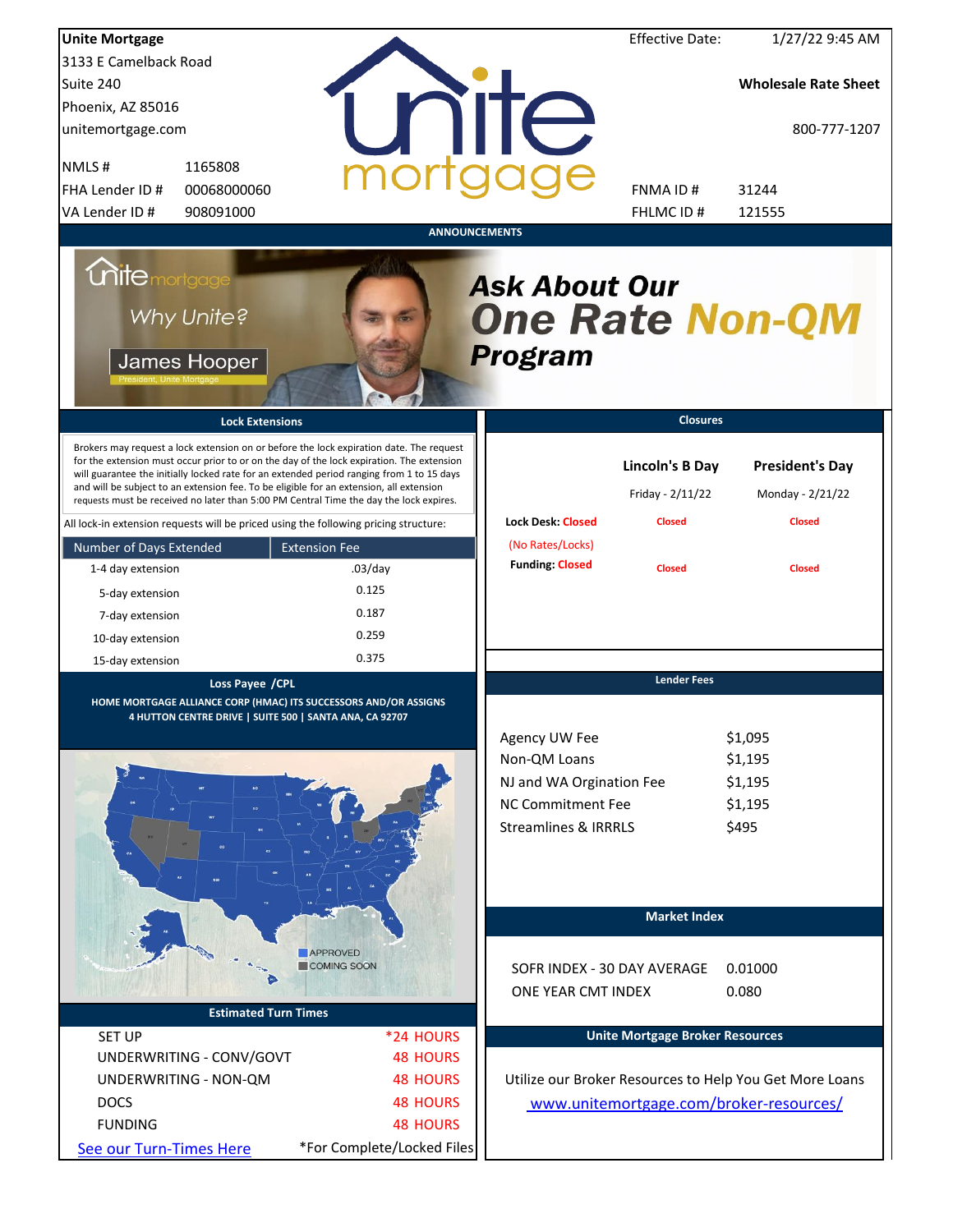

Rates are subject to change without prior notice Not for Public View • For Professional Use Only **Lock Desk**

[locks@unitemtg.com](mailto:locks@unitemtg.com)

File Update: 27-Jan-2022

Effective Date: 27-Jan-2022 **Lock Hours: 9:00 A.M. - 3:00 P.M. PST** Lock Hours: 9:00 A.M. - 3:00 P.M. PST

## **ONE RATE - DSCR/ Bank Statements**

Price Change Effective: 9:00 AM PST

| <b>DSCR</b>                 |          |  |  |  |  |  |
|-----------------------------|----------|--|--|--|--|--|
| <b>25 DAY PRICING</b>       |          |  |  |  |  |  |
| <b>RATE</b>                 | 30YR FIX |  |  |  |  |  |
| 4.625<br>100,0000           |          |  |  |  |  |  |
| <b>24 MO BANK STATEMENT</b> |          |  |  |  |  |  |
| <b>25 DAY PRICING</b>       |          |  |  |  |  |  |

**RATE 30YR FIX**

**4.375** 100.0000

## **HIGHLIGHTS**

| <b>Credit</b>      | $700+$                        | $720+$                        |  |  |  |
|--------------------|-------------------------------|-------------------------------|--|--|--|
| <b>Product</b>     | 30 yr fixed Full Amortization | 30 yr fixed Full Amortization |  |  |  |
| <b>Loan Amount</b> | 300,001-1.0MM                 | 300,001-1.0MM                 |  |  |  |
| <b>DSCR</b>        | $+1.100$                      | Not Applicable                |  |  |  |
|                    | Purchase 70%                  | Purchase 80%                  |  |  |  |
| <b>Purpose</b>     | Rate-Term 70%                 | Rate-Term 80%                 |  |  |  |
|                    | Cash-Out 65%                  | Cash-Out 75%                  |  |  |  |
| Occupancy          | Non Owner Occupied            | Owner Occupied                |  |  |  |
| <b>ACH</b>         | Required                      | Required                      |  |  |  |
| <b>PPP</b>         | 5 Years                       | None                          |  |  |  |
| <b>Reserves</b>    | 12 Month PITIA                | 12 Month PITIA                |  |  |  |
| <b>Escrows</b>     | Required                      | Required                      |  |  |  |
| <b>Property</b>    | Single Unit only              | Single Unit Only              |  |  |  |

### **No Hits for LLPAs !!!**

## **DSCR PRIME PLUS**

| <b>30 DAY PRICING</b> |                |                 |  |  |  |  |
|-----------------------|----------------|-----------------|--|--|--|--|
| <b>RATE</b>           | <b>5/6 ARM</b> | <b>30YR FIX</b> |  |  |  |  |
| 6.250                 | 104.3750       | 104.1250        |  |  |  |  |
| 6.125                 | 104.1250       | 103.8750        |  |  |  |  |
| 6.000                 | 103.8750       | 103.6250        |  |  |  |  |
| 5.875                 | 103.6250       | 103.3750        |  |  |  |  |
| 5.750                 | 103.3750       | 103.1250        |  |  |  |  |
| 5.625                 | 103.1250       | 102.8750        |  |  |  |  |
| 5.500                 | 102.8750       | 102.6250        |  |  |  |  |
| 5.375                 | 102.6250       | 102.3750        |  |  |  |  |
| 5.250                 | 102.3750       | 102.1250        |  |  |  |  |
| 5.125                 | 102.1250       | 101.8750        |  |  |  |  |
| 5.000                 | 101.8750       | 101.6250        |  |  |  |  |
| 4.875                 | 101.6250       | 101.3750        |  |  |  |  |
| 4.750                 | 101.2500       | 101.0000        |  |  |  |  |
| 4.625                 | 100.8750       | 100.6250        |  |  |  |  |
| 4.500                 | 100.5000       | 100.2500        |  |  |  |  |
| 4.375                 | 100.1250       | 99.8750         |  |  |  |  |
| 4.250                 | 99.6250        | 99.3750         |  |  |  |  |
| 4.125                 | 99.1250        | 98.8750         |  |  |  |  |

| MAX PRICING (Lower of Price or Premium) |          |  |  |  |  |  |
|-----------------------------------------|----------|--|--|--|--|--|
| No Prepay - Hard                        | 100,5000 |  |  |  |  |  |
| 1yr Prepay - Hard                       | 100.7500 |  |  |  |  |  |
| 2yr Prepay - Hard                       | 101.0000 |  |  |  |  |  |
| 3yr Prepay - Hard                       | 101.2500 |  |  |  |  |  |
| 4yr Prepay - Hard                       | 101.5000 |  |  |  |  |  |
| 5yr Prepay - Hard                       | 101.7500 |  |  |  |  |  |

| <b>ARM MARGIN</b> |  |  |  |  |  |
|-------------------|--|--|--|--|--|
| <b>SOFR</b>       |  |  |  |  |  |
|                   |  |  |  |  |  |
|                   |  |  |  |  |  |

| <b>LOCK FEES</b>        |         |  |  |  |  |  |
|-------------------------|---------|--|--|--|--|--|
| Relock Fee:             | .250    |  |  |  |  |  |
| Extension Fee Per Diem: | .030    |  |  |  |  |  |
| <b>Extension Max:</b>   | 15 Days |  |  |  |  |  |

| LTV<br>5/6 ARM<br><b>RATE</b><br>30YR FIX<br><b>Documentation</b><br><b>Credit Score</b><br>104.3750<br>104.1250<br>00.01-50<br>50.01-55<br>55.01-60 60.01-65<br>65.01-70<br>70.01-75<br>6.250<br>$\geq 780$<br>6.125<br>104.1250<br>103.8750<br>(0.250)<br>(0.375)<br>(0.500)<br>(0.625)<br>(0.875)<br>(1.125)<br>760 - 779<br>6.000<br>103.8750<br>103.6250<br>(0.375)<br>(0.375)<br>(0.625)<br>(0.875)<br>(1.000)<br>(1.375)<br>103.6250<br>103.3750<br>740 - 759<br>5.875<br>(0.375)<br>(0.500)<br>(0.750)<br>(1.000)<br>(1.250)<br>(1.625)<br>103.3750<br>103.1250<br><b>DSCR</b><br>720 - 739<br>(0.500)<br>5.750<br>(0.625)<br>(0.875)<br>(1.125)<br>(1.500)<br>(2.000)<br>700 - 719<br>5.625<br>103.1250<br>102.8750<br>(0.625)<br>(0.750)<br>(1.000)<br>(1.375)<br>(1.875)<br>#N/A<br>680 - 699<br>102.8750<br>5.500<br>102.6250<br>(0.875)<br>(1.000)<br>(1.250)<br>(1.750)<br>$\#N/A$<br>#N/A<br>$660 - 679$<br>5.375<br>102.6250<br>102.3750<br>(1.375)<br>(1.500)<br>(1.625)<br>(2.250)<br>$\#N/A$<br>#N/A<br>5.250<br>102.3750<br>102.1250<br>5/6 40yr ARM SOFR<br>(0.250)<br>(0.250)<br>(0.250)<br>(0.250)<br>(0.250)<br>(0.250)<br>40yr Fixed<br>Product<br>5.125<br>102.1250<br>101.8750<br>(0.250)<br>(0.250)<br>(0.250)<br>(0.250)<br>(0.250)<br>(0.250)<br>101.8750<br>101.6250<br>5.000<br>Interest-Only<br>(0.250)<br>(0.250)<br>(0.375)<br>(0.500)<br>(0.625)<br>(0.750)<br>150,000-200k<br>4.875<br>101.6250<br>101.3750<br>(0.500)<br>(0.500)<br>(0.500)<br>(0.500)<br>(0.500)<br>(0.750)<br>200,001-300k<br>101.0000<br>4.750<br>101.2500<br>0.000<br>0.000<br>0.000<br>0.000<br>(0.250)<br>(0.250)<br>100.8750<br>100.6250<br>300,001-1.0m<br>0.000<br>0.000<br>0.000<br>0.000<br>0.000<br>0.000<br>4.625<br>4.500<br>100.5000<br>100.2500<br><b>Loan Amount</b><br>1,000,001-1.5m<br>(0.250)<br>(0.250)<br>(0.250)<br>(0.250)<br>(0.250)<br>(0.250)<br>1,500,001-2.0m<br>99.8750<br>4.375<br>100.1250<br>(0.500)<br>(0.500)<br>(0.500)<br>#N/A<br>#N/A<br>#N/A<br>4.250<br>99.6250<br>99.3750<br>2,000,001-2.5m<br>(0.750)<br>(0.750)<br>(0.750)<br>$\#N/A$<br>$\#N/A$<br>#N/A<br>99.1250<br>2,500,001-3.0m<br>4.125<br>98.8750<br>(0.750)<br>(0.750)<br>(0.750)<br>#N/A<br>#N/A<br>#N/A<br>DSCR $\geq$ 1.5<br>0.250<br>0.250<br>0.250<br>0.250<br>0.250<br>0.250<br><b>DSCR</b><br>DSCR 1.25-1.49<br>0.250<br>0.250<br>0.250<br>0.250<br>0.250<br>0.250<br>MAX PRICING (Lower of Price or Premium)<br>DSCR 1.10-1.24<br>100.5000<br>0.000<br>0.000<br>0.000<br>0.000<br>0.000<br>0.000<br>No Prepay - Hard<br>100.7500<br>Cash-Out<br>$\#N/A$<br>$\#N/A$<br>1yr Prepay - Hard<br>Purpose<br>(0.250)<br>(0.375)<br>(0.375)<br>(0.375)<br>101.0000<br>Condo-Warrantable<br>2yr Prepay - Hard<br>(0.250)<br>(0.250)<br>(0.250)<br>(0.250)<br>(0.500)<br>(0.500)<br>3yr Prepay - Hard<br>101.2500<br><b>Property Type</b><br>Condo-NonWarrantable<br>(0.500)<br>(0.500)<br>(0.500)<br>(0.500)<br>$\#N/A$<br>#N/A<br>4yr Prepay - Hard<br>101.5000<br>2-4 Unit<br>(0.250)<br>(0.250)<br>(0.250)<br>(0.250)<br>$\#N/A$<br>$\#N/A$<br><b>Credit / Housing History</b><br>1x30x12<br>5yr Prepay - Hard<br>101.7500<br>(0.750)<br>(0.750)<br>(0.750)<br>(0.750)<br>(0.750)<br>(0.750)<br><b>ACH</b><br>0.125<br>0.125<br>0.125<br>0.125<br>0.125<br>0.125<br><b>Other Miscellaneous</b><br><b>ARM MARGIN</b><br>No Escrows (No HPML)<br>(0.150)<br>(0.150)<br>(0.150)<br>(0.150)<br>(0.150)<br>(0.150)<br>5.000<br>No Prepay<br>SOFR<br>(1.500)<br>(1.500)<br>(1.500)<br>(1.500)<br>(1.500)<br>(1.500)<br>(1.000)<br>(1.000)<br>(1.000)<br>(1.000)<br>(1.000)<br>(1.000)<br>1yr Prepay<br>(0.500)<br>(0.500)<br>(0.500)<br>(0.500)<br>(0.500)<br>(0.500)<br>2yr Prepay<br><b>Prepay Penalty</b><br><b>LOCK FEES</b><br>0.000<br>0.000<br>0.000<br>0.000<br>0.000<br>0.000<br><b>3yr Prepay</b><br>.250<br>Relock Fee:<br>0.375<br>0.375<br>0.375<br>0.375<br>0.375<br>0.375<br>4yr Prepay<br>Extension Fee Per Diem:<br>.030<br>0.750<br>0.750<br>0.750<br>0.750<br>0.750<br>0.750<br><b>5yr Prepay</b><br>25 Day<br><b>Extension Max:</b><br>0.000<br>0.000<br>0.000<br>0.000<br>0.000<br>0.000<br>15 Days<br><b>Lock Term</b><br>40 Day<br>(0.150)<br>(0.150)<br>(0.150)<br>(0.150)<br>(0.150)<br>(0.150)<br>55 Day<br>#N/A<br>#N/A<br>#N/A<br>#N/A<br>#N/A<br>#N/A | <b>30 DAY PRICING</b><br><b>PRICING ADJUSTMENTS</b> |  |  |  |  |  |  |  |  |  |  |
|-------------------------------------------------------------------------------------------------------------------------------------------------------------------------------------------------------------------------------------------------------------------------------------------------------------------------------------------------------------------------------------------------------------------------------------------------------------------------------------------------------------------------------------------------------------------------------------------------------------------------------------------------------------------------------------------------------------------------------------------------------------------------------------------------------------------------------------------------------------------------------------------------------------------------------------------------------------------------------------------------------------------------------------------------------------------------------------------------------------------------------------------------------------------------------------------------------------------------------------------------------------------------------------------------------------------------------------------------------------------------------------------------------------------------------------------------------------------------------------------------------------------------------------------------------------------------------------------------------------------------------------------------------------------------------------------------------------------------------------------------------------------------------------------------------------------------------------------------------------------------------------------------------------------------------------------------------------------------------------------------------------------------------------------------------------------------------------------------------------------------------------------------------------------------------------------------------------------------------------------------------------------------------------------------------------------------------------------------------------------------------------------------------------------------------------------------------------------------------------------------------------------------------------------------------------------------------------------------------------------------------------------------------------------------------------------------------------------------------------------------------------------------------------------------------------------------------------------------------------------------------------------------------------------------------------------------------------------------------------------------------------------------------------------------------------------------------------------------------------------------------------------------------------------------------------------------------------------------------------------------------------------------------------------------------------------------------------------------------------------------------------------------------------------------------------------------------------------------------------------------------------------------------------------------------------------------------------------------------------------------------------------------------------------------------------------------------------------------------------------------------------------------------------------------------------------------------------------------------------------------------------------------------------------------------------------------------------------------------------------------------------------------------------------------------------------------------------------------------------------------------------------------------------------------------------------------------------------------------------------------------------------------------------------|-----------------------------------------------------|--|--|--|--|--|--|--|--|--|--|
|                                                                                                                                                                                                                                                                                                                                                                                                                                                                                                                                                                                                                                                                                                                                                                                                                                                                                                                                                                                                                                                                                                                                                                                                                                                                                                                                                                                                                                                                                                                                                                                                                                                                                                                                                                                                                                                                                                                                                                                                                                                                                                                                                                                                                                                                                                                                                                                                                                                                                                                                                                                                                                                                                                                                                                                                                                                                                                                                                                                                                                                                                                                                                                                                                                                                                                                                                                                                                                                                                                                                                                                                                                                                                                                                                                                                                                                                                                                                                                                                                                                                                                                                                                                                                                                                                           |                                                     |  |  |  |  |  |  |  |  |  |  |
|                                                                                                                                                                                                                                                                                                                                                                                                                                                                                                                                                                                                                                                                                                                                                                                                                                                                                                                                                                                                                                                                                                                                                                                                                                                                                                                                                                                                                                                                                                                                                                                                                                                                                                                                                                                                                                                                                                                                                                                                                                                                                                                                                                                                                                                                                                                                                                                                                                                                                                                                                                                                                                                                                                                                                                                                                                                                                                                                                                                                                                                                                                                                                                                                                                                                                                                                                                                                                                                                                                                                                                                                                                                                                                                                                                                                                                                                                                                                                                                                                                                                                                                                                                                                                                                                                           |                                                     |  |  |  |  |  |  |  |  |  |  |
|                                                                                                                                                                                                                                                                                                                                                                                                                                                                                                                                                                                                                                                                                                                                                                                                                                                                                                                                                                                                                                                                                                                                                                                                                                                                                                                                                                                                                                                                                                                                                                                                                                                                                                                                                                                                                                                                                                                                                                                                                                                                                                                                                                                                                                                                                                                                                                                                                                                                                                                                                                                                                                                                                                                                                                                                                                                                                                                                                                                                                                                                                                                                                                                                                                                                                                                                                                                                                                                                                                                                                                                                                                                                                                                                                                                                                                                                                                                                                                                                                                                                                                                                                                                                                                                                                           |                                                     |  |  |  |  |  |  |  |  |  |  |
|                                                                                                                                                                                                                                                                                                                                                                                                                                                                                                                                                                                                                                                                                                                                                                                                                                                                                                                                                                                                                                                                                                                                                                                                                                                                                                                                                                                                                                                                                                                                                                                                                                                                                                                                                                                                                                                                                                                                                                                                                                                                                                                                                                                                                                                                                                                                                                                                                                                                                                                                                                                                                                                                                                                                                                                                                                                                                                                                                                                                                                                                                                                                                                                                                                                                                                                                                                                                                                                                                                                                                                                                                                                                                                                                                                                                                                                                                                                                                                                                                                                                                                                                                                                                                                                                                           |                                                     |  |  |  |  |  |  |  |  |  |  |
|                                                                                                                                                                                                                                                                                                                                                                                                                                                                                                                                                                                                                                                                                                                                                                                                                                                                                                                                                                                                                                                                                                                                                                                                                                                                                                                                                                                                                                                                                                                                                                                                                                                                                                                                                                                                                                                                                                                                                                                                                                                                                                                                                                                                                                                                                                                                                                                                                                                                                                                                                                                                                                                                                                                                                                                                                                                                                                                                                                                                                                                                                                                                                                                                                                                                                                                                                                                                                                                                                                                                                                                                                                                                                                                                                                                                                                                                                                                                                                                                                                                                                                                                                                                                                                                                                           |                                                     |  |  |  |  |  |  |  |  |  |  |
|                                                                                                                                                                                                                                                                                                                                                                                                                                                                                                                                                                                                                                                                                                                                                                                                                                                                                                                                                                                                                                                                                                                                                                                                                                                                                                                                                                                                                                                                                                                                                                                                                                                                                                                                                                                                                                                                                                                                                                                                                                                                                                                                                                                                                                                                                                                                                                                                                                                                                                                                                                                                                                                                                                                                                                                                                                                                                                                                                                                                                                                                                                                                                                                                                                                                                                                                                                                                                                                                                                                                                                                                                                                                                                                                                                                                                                                                                                                                                                                                                                                                                                                                                                                                                                                                                           |                                                     |  |  |  |  |  |  |  |  |  |  |
|                                                                                                                                                                                                                                                                                                                                                                                                                                                                                                                                                                                                                                                                                                                                                                                                                                                                                                                                                                                                                                                                                                                                                                                                                                                                                                                                                                                                                                                                                                                                                                                                                                                                                                                                                                                                                                                                                                                                                                                                                                                                                                                                                                                                                                                                                                                                                                                                                                                                                                                                                                                                                                                                                                                                                                                                                                                                                                                                                                                                                                                                                                                                                                                                                                                                                                                                                                                                                                                                                                                                                                                                                                                                                                                                                                                                                                                                                                                                                                                                                                                                                                                                                                                                                                                                                           |                                                     |  |  |  |  |  |  |  |  |  |  |
|                                                                                                                                                                                                                                                                                                                                                                                                                                                                                                                                                                                                                                                                                                                                                                                                                                                                                                                                                                                                                                                                                                                                                                                                                                                                                                                                                                                                                                                                                                                                                                                                                                                                                                                                                                                                                                                                                                                                                                                                                                                                                                                                                                                                                                                                                                                                                                                                                                                                                                                                                                                                                                                                                                                                                                                                                                                                                                                                                                                                                                                                                                                                                                                                                                                                                                                                                                                                                                                                                                                                                                                                                                                                                                                                                                                                                                                                                                                                                                                                                                                                                                                                                                                                                                                                                           |                                                     |  |  |  |  |  |  |  |  |  |  |
|                                                                                                                                                                                                                                                                                                                                                                                                                                                                                                                                                                                                                                                                                                                                                                                                                                                                                                                                                                                                                                                                                                                                                                                                                                                                                                                                                                                                                                                                                                                                                                                                                                                                                                                                                                                                                                                                                                                                                                                                                                                                                                                                                                                                                                                                                                                                                                                                                                                                                                                                                                                                                                                                                                                                                                                                                                                                                                                                                                                                                                                                                                                                                                                                                                                                                                                                                                                                                                                                                                                                                                                                                                                                                                                                                                                                                                                                                                                                                                                                                                                                                                                                                                                                                                                                                           |                                                     |  |  |  |  |  |  |  |  |  |  |
|                                                                                                                                                                                                                                                                                                                                                                                                                                                                                                                                                                                                                                                                                                                                                                                                                                                                                                                                                                                                                                                                                                                                                                                                                                                                                                                                                                                                                                                                                                                                                                                                                                                                                                                                                                                                                                                                                                                                                                                                                                                                                                                                                                                                                                                                                                                                                                                                                                                                                                                                                                                                                                                                                                                                                                                                                                                                                                                                                                                                                                                                                                                                                                                                                                                                                                                                                                                                                                                                                                                                                                                                                                                                                                                                                                                                                                                                                                                                                                                                                                                                                                                                                                                                                                                                                           |                                                     |  |  |  |  |  |  |  |  |  |  |
|                                                                                                                                                                                                                                                                                                                                                                                                                                                                                                                                                                                                                                                                                                                                                                                                                                                                                                                                                                                                                                                                                                                                                                                                                                                                                                                                                                                                                                                                                                                                                                                                                                                                                                                                                                                                                                                                                                                                                                                                                                                                                                                                                                                                                                                                                                                                                                                                                                                                                                                                                                                                                                                                                                                                                                                                                                                                                                                                                                                                                                                                                                                                                                                                                                                                                                                                                                                                                                                                                                                                                                                                                                                                                                                                                                                                                                                                                                                                                                                                                                                                                                                                                                                                                                                                                           |                                                     |  |  |  |  |  |  |  |  |  |  |
|                                                                                                                                                                                                                                                                                                                                                                                                                                                                                                                                                                                                                                                                                                                                                                                                                                                                                                                                                                                                                                                                                                                                                                                                                                                                                                                                                                                                                                                                                                                                                                                                                                                                                                                                                                                                                                                                                                                                                                                                                                                                                                                                                                                                                                                                                                                                                                                                                                                                                                                                                                                                                                                                                                                                                                                                                                                                                                                                                                                                                                                                                                                                                                                                                                                                                                                                                                                                                                                                                                                                                                                                                                                                                                                                                                                                                                                                                                                                                                                                                                                                                                                                                                                                                                                                                           |                                                     |  |  |  |  |  |  |  |  |  |  |
|                                                                                                                                                                                                                                                                                                                                                                                                                                                                                                                                                                                                                                                                                                                                                                                                                                                                                                                                                                                                                                                                                                                                                                                                                                                                                                                                                                                                                                                                                                                                                                                                                                                                                                                                                                                                                                                                                                                                                                                                                                                                                                                                                                                                                                                                                                                                                                                                                                                                                                                                                                                                                                                                                                                                                                                                                                                                                                                                                                                                                                                                                                                                                                                                                                                                                                                                                                                                                                                                                                                                                                                                                                                                                                                                                                                                                                                                                                                                                                                                                                                                                                                                                                                                                                                                                           |                                                     |  |  |  |  |  |  |  |  |  |  |
|                                                                                                                                                                                                                                                                                                                                                                                                                                                                                                                                                                                                                                                                                                                                                                                                                                                                                                                                                                                                                                                                                                                                                                                                                                                                                                                                                                                                                                                                                                                                                                                                                                                                                                                                                                                                                                                                                                                                                                                                                                                                                                                                                                                                                                                                                                                                                                                                                                                                                                                                                                                                                                                                                                                                                                                                                                                                                                                                                                                                                                                                                                                                                                                                                                                                                                                                                                                                                                                                                                                                                                                                                                                                                                                                                                                                                                                                                                                                                                                                                                                                                                                                                                                                                                                                                           |                                                     |  |  |  |  |  |  |  |  |  |  |
|                                                                                                                                                                                                                                                                                                                                                                                                                                                                                                                                                                                                                                                                                                                                                                                                                                                                                                                                                                                                                                                                                                                                                                                                                                                                                                                                                                                                                                                                                                                                                                                                                                                                                                                                                                                                                                                                                                                                                                                                                                                                                                                                                                                                                                                                                                                                                                                                                                                                                                                                                                                                                                                                                                                                                                                                                                                                                                                                                                                                                                                                                                                                                                                                                                                                                                                                                                                                                                                                                                                                                                                                                                                                                                                                                                                                                                                                                                                                                                                                                                                                                                                                                                                                                                                                                           |                                                     |  |  |  |  |  |  |  |  |  |  |
|                                                                                                                                                                                                                                                                                                                                                                                                                                                                                                                                                                                                                                                                                                                                                                                                                                                                                                                                                                                                                                                                                                                                                                                                                                                                                                                                                                                                                                                                                                                                                                                                                                                                                                                                                                                                                                                                                                                                                                                                                                                                                                                                                                                                                                                                                                                                                                                                                                                                                                                                                                                                                                                                                                                                                                                                                                                                                                                                                                                                                                                                                                                                                                                                                                                                                                                                                                                                                                                                                                                                                                                                                                                                                                                                                                                                                                                                                                                                                                                                                                                                                                                                                                                                                                                                                           |                                                     |  |  |  |  |  |  |  |  |  |  |
|                                                                                                                                                                                                                                                                                                                                                                                                                                                                                                                                                                                                                                                                                                                                                                                                                                                                                                                                                                                                                                                                                                                                                                                                                                                                                                                                                                                                                                                                                                                                                                                                                                                                                                                                                                                                                                                                                                                                                                                                                                                                                                                                                                                                                                                                                                                                                                                                                                                                                                                                                                                                                                                                                                                                                                                                                                                                                                                                                                                                                                                                                                                                                                                                                                                                                                                                                                                                                                                                                                                                                                                                                                                                                                                                                                                                                                                                                                                                                                                                                                                                                                                                                                                                                                                                                           |                                                     |  |  |  |  |  |  |  |  |  |  |
|                                                                                                                                                                                                                                                                                                                                                                                                                                                                                                                                                                                                                                                                                                                                                                                                                                                                                                                                                                                                                                                                                                                                                                                                                                                                                                                                                                                                                                                                                                                                                                                                                                                                                                                                                                                                                                                                                                                                                                                                                                                                                                                                                                                                                                                                                                                                                                                                                                                                                                                                                                                                                                                                                                                                                                                                                                                                                                                                                                                                                                                                                                                                                                                                                                                                                                                                                                                                                                                                                                                                                                                                                                                                                                                                                                                                                                                                                                                                                                                                                                                                                                                                                                                                                                                                                           |                                                     |  |  |  |  |  |  |  |  |  |  |
|                                                                                                                                                                                                                                                                                                                                                                                                                                                                                                                                                                                                                                                                                                                                                                                                                                                                                                                                                                                                                                                                                                                                                                                                                                                                                                                                                                                                                                                                                                                                                                                                                                                                                                                                                                                                                                                                                                                                                                                                                                                                                                                                                                                                                                                                                                                                                                                                                                                                                                                                                                                                                                                                                                                                                                                                                                                                                                                                                                                                                                                                                                                                                                                                                                                                                                                                                                                                                                                                                                                                                                                                                                                                                                                                                                                                                                                                                                                                                                                                                                                                                                                                                                                                                                                                                           |                                                     |  |  |  |  |  |  |  |  |  |  |
|                                                                                                                                                                                                                                                                                                                                                                                                                                                                                                                                                                                                                                                                                                                                                                                                                                                                                                                                                                                                                                                                                                                                                                                                                                                                                                                                                                                                                                                                                                                                                                                                                                                                                                                                                                                                                                                                                                                                                                                                                                                                                                                                                                                                                                                                                                                                                                                                                                                                                                                                                                                                                                                                                                                                                                                                                                                                                                                                                                                                                                                                                                                                                                                                                                                                                                                                                                                                                                                                                                                                                                                                                                                                                                                                                                                                                                                                                                                                                                                                                                                                                                                                                                                                                                                                                           |                                                     |  |  |  |  |  |  |  |  |  |  |
|                                                                                                                                                                                                                                                                                                                                                                                                                                                                                                                                                                                                                                                                                                                                                                                                                                                                                                                                                                                                                                                                                                                                                                                                                                                                                                                                                                                                                                                                                                                                                                                                                                                                                                                                                                                                                                                                                                                                                                                                                                                                                                                                                                                                                                                                                                                                                                                                                                                                                                                                                                                                                                                                                                                                                                                                                                                                                                                                                                                                                                                                                                                                                                                                                                                                                                                                                                                                                                                                                                                                                                                                                                                                                                                                                                                                                                                                                                                                                                                                                                                                                                                                                                                                                                                                                           |                                                     |  |  |  |  |  |  |  |  |  |  |
|                                                                                                                                                                                                                                                                                                                                                                                                                                                                                                                                                                                                                                                                                                                                                                                                                                                                                                                                                                                                                                                                                                                                                                                                                                                                                                                                                                                                                                                                                                                                                                                                                                                                                                                                                                                                                                                                                                                                                                                                                                                                                                                                                                                                                                                                                                                                                                                                                                                                                                                                                                                                                                                                                                                                                                                                                                                                                                                                                                                                                                                                                                                                                                                                                                                                                                                                                                                                                                                                                                                                                                                                                                                                                                                                                                                                                                                                                                                                                                                                                                                                                                                                                                                                                                                                                           |                                                     |  |  |  |  |  |  |  |  |  |  |
|                                                                                                                                                                                                                                                                                                                                                                                                                                                                                                                                                                                                                                                                                                                                                                                                                                                                                                                                                                                                                                                                                                                                                                                                                                                                                                                                                                                                                                                                                                                                                                                                                                                                                                                                                                                                                                                                                                                                                                                                                                                                                                                                                                                                                                                                                                                                                                                                                                                                                                                                                                                                                                                                                                                                                                                                                                                                                                                                                                                                                                                                                                                                                                                                                                                                                                                                                                                                                                                                                                                                                                                                                                                                                                                                                                                                                                                                                                                                                                                                                                                                                                                                                                                                                                                                                           |                                                     |  |  |  |  |  |  |  |  |  |  |
|                                                                                                                                                                                                                                                                                                                                                                                                                                                                                                                                                                                                                                                                                                                                                                                                                                                                                                                                                                                                                                                                                                                                                                                                                                                                                                                                                                                                                                                                                                                                                                                                                                                                                                                                                                                                                                                                                                                                                                                                                                                                                                                                                                                                                                                                                                                                                                                                                                                                                                                                                                                                                                                                                                                                                                                                                                                                                                                                                                                                                                                                                                                                                                                                                                                                                                                                                                                                                                                                                                                                                                                                                                                                                                                                                                                                                                                                                                                                                                                                                                                                                                                                                                                                                                                                                           |                                                     |  |  |  |  |  |  |  |  |  |  |
|                                                                                                                                                                                                                                                                                                                                                                                                                                                                                                                                                                                                                                                                                                                                                                                                                                                                                                                                                                                                                                                                                                                                                                                                                                                                                                                                                                                                                                                                                                                                                                                                                                                                                                                                                                                                                                                                                                                                                                                                                                                                                                                                                                                                                                                                                                                                                                                                                                                                                                                                                                                                                                                                                                                                                                                                                                                                                                                                                                                                                                                                                                                                                                                                                                                                                                                                                                                                                                                                                                                                                                                                                                                                                                                                                                                                                                                                                                                                                                                                                                                                                                                                                                                                                                                                                           |                                                     |  |  |  |  |  |  |  |  |  |  |
|                                                                                                                                                                                                                                                                                                                                                                                                                                                                                                                                                                                                                                                                                                                                                                                                                                                                                                                                                                                                                                                                                                                                                                                                                                                                                                                                                                                                                                                                                                                                                                                                                                                                                                                                                                                                                                                                                                                                                                                                                                                                                                                                                                                                                                                                                                                                                                                                                                                                                                                                                                                                                                                                                                                                                                                                                                                                                                                                                                                                                                                                                                                                                                                                                                                                                                                                                                                                                                                                                                                                                                                                                                                                                                                                                                                                                                                                                                                                                                                                                                                                                                                                                                                                                                                                                           |                                                     |  |  |  |  |  |  |  |  |  |  |
|                                                                                                                                                                                                                                                                                                                                                                                                                                                                                                                                                                                                                                                                                                                                                                                                                                                                                                                                                                                                                                                                                                                                                                                                                                                                                                                                                                                                                                                                                                                                                                                                                                                                                                                                                                                                                                                                                                                                                                                                                                                                                                                                                                                                                                                                                                                                                                                                                                                                                                                                                                                                                                                                                                                                                                                                                                                                                                                                                                                                                                                                                                                                                                                                                                                                                                                                                                                                                                                                                                                                                                                                                                                                                                                                                                                                                                                                                                                                                                                                                                                                                                                                                                                                                                                                                           |                                                     |  |  |  |  |  |  |  |  |  |  |
|                                                                                                                                                                                                                                                                                                                                                                                                                                                                                                                                                                                                                                                                                                                                                                                                                                                                                                                                                                                                                                                                                                                                                                                                                                                                                                                                                                                                                                                                                                                                                                                                                                                                                                                                                                                                                                                                                                                                                                                                                                                                                                                                                                                                                                                                                                                                                                                                                                                                                                                                                                                                                                                                                                                                                                                                                                                                                                                                                                                                                                                                                                                                                                                                                                                                                                                                                                                                                                                                                                                                                                                                                                                                                                                                                                                                                                                                                                                                                                                                                                                                                                                                                                                                                                                                                           |                                                     |  |  |  |  |  |  |  |  |  |  |
|                                                                                                                                                                                                                                                                                                                                                                                                                                                                                                                                                                                                                                                                                                                                                                                                                                                                                                                                                                                                                                                                                                                                                                                                                                                                                                                                                                                                                                                                                                                                                                                                                                                                                                                                                                                                                                                                                                                                                                                                                                                                                                                                                                                                                                                                                                                                                                                                                                                                                                                                                                                                                                                                                                                                                                                                                                                                                                                                                                                                                                                                                                                                                                                                                                                                                                                                                                                                                                                                                                                                                                                                                                                                                                                                                                                                                                                                                                                                                                                                                                                                                                                                                                                                                                                                                           |                                                     |  |  |  |  |  |  |  |  |  |  |
|                                                                                                                                                                                                                                                                                                                                                                                                                                                                                                                                                                                                                                                                                                                                                                                                                                                                                                                                                                                                                                                                                                                                                                                                                                                                                                                                                                                                                                                                                                                                                                                                                                                                                                                                                                                                                                                                                                                                                                                                                                                                                                                                                                                                                                                                                                                                                                                                                                                                                                                                                                                                                                                                                                                                                                                                                                                                                                                                                                                                                                                                                                                                                                                                                                                                                                                                                                                                                                                                                                                                                                                                                                                                                                                                                                                                                                                                                                                                                                                                                                                                                                                                                                                                                                                                                           |                                                     |  |  |  |  |  |  |  |  |  |  |
|                                                                                                                                                                                                                                                                                                                                                                                                                                                                                                                                                                                                                                                                                                                                                                                                                                                                                                                                                                                                                                                                                                                                                                                                                                                                                                                                                                                                                                                                                                                                                                                                                                                                                                                                                                                                                                                                                                                                                                                                                                                                                                                                                                                                                                                                                                                                                                                                                                                                                                                                                                                                                                                                                                                                                                                                                                                                                                                                                                                                                                                                                                                                                                                                                                                                                                                                                                                                                                                                                                                                                                                                                                                                                                                                                                                                                                                                                                                                                                                                                                                                                                                                                                                                                                                                                           |                                                     |  |  |  |  |  |  |  |  |  |  |
|                                                                                                                                                                                                                                                                                                                                                                                                                                                                                                                                                                                                                                                                                                                                                                                                                                                                                                                                                                                                                                                                                                                                                                                                                                                                                                                                                                                                                                                                                                                                                                                                                                                                                                                                                                                                                                                                                                                                                                                                                                                                                                                                                                                                                                                                                                                                                                                                                                                                                                                                                                                                                                                                                                                                                                                                                                                                                                                                                                                                                                                                                                                                                                                                                                                                                                                                                                                                                                                                                                                                                                                                                                                                                                                                                                                                                                                                                                                                                                                                                                                                                                                                                                                                                                                                                           |                                                     |  |  |  |  |  |  |  |  |  |  |
|                                                                                                                                                                                                                                                                                                                                                                                                                                                                                                                                                                                                                                                                                                                                                                                                                                                                                                                                                                                                                                                                                                                                                                                                                                                                                                                                                                                                                                                                                                                                                                                                                                                                                                                                                                                                                                                                                                                                                                                                                                                                                                                                                                                                                                                                                                                                                                                                                                                                                                                                                                                                                                                                                                                                                                                                                                                                                                                                                                                                                                                                                                                                                                                                                                                                                                                                                                                                                                                                                                                                                                                                                                                                                                                                                                                                                                                                                                                                                                                                                                                                                                                                                                                                                                                                                           |                                                     |  |  |  |  |  |  |  |  |  |  |
|                                                                                                                                                                                                                                                                                                                                                                                                                                                                                                                                                                                                                                                                                                                                                                                                                                                                                                                                                                                                                                                                                                                                                                                                                                                                                                                                                                                                                                                                                                                                                                                                                                                                                                                                                                                                                                                                                                                                                                                                                                                                                                                                                                                                                                                                                                                                                                                                                                                                                                                                                                                                                                                                                                                                                                                                                                                                                                                                                                                                                                                                                                                                                                                                                                                                                                                                                                                                                                                                                                                                                                                                                                                                                                                                                                                                                                                                                                                                                                                                                                                                                                                                                                                                                                                                                           |                                                     |  |  |  |  |  |  |  |  |  |  |
|                                                                                                                                                                                                                                                                                                                                                                                                                                                                                                                                                                                                                                                                                                                                                                                                                                                                                                                                                                                                                                                                                                                                                                                                                                                                                                                                                                                                                                                                                                                                                                                                                                                                                                                                                                                                                                                                                                                                                                                                                                                                                                                                                                                                                                                                                                                                                                                                                                                                                                                                                                                                                                                                                                                                                                                                                                                                                                                                                                                                                                                                                                                                                                                                                                                                                                                                                                                                                                                                                                                                                                                                                                                                                                                                                                                                                                                                                                                                                                                                                                                                                                                                                                                                                                                                                           |                                                     |  |  |  |  |  |  |  |  |  |  |
|                                                                                                                                                                                                                                                                                                                                                                                                                                                                                                                                                                                                                                                                                                                                                                                                                                                                                                                                                                                                                                                                                                                                                                                                                                                                                                                                                                                                                                                                                                                                                                                                                                                                                                                                                                                                                                                                                                                                                                                                                                                                                                                                                                                                                                                                                                                                                                                                                                                                                                                                                                                                                                                                                                                                                                                                                                                                                                                                                                                                                                                                                                                                                                                                                                                                                                                                                                                                                                                                                                                                                                                                                                                                                                                                                                                                                                                                                                                                                                                                                                                                                                                                                                                                                                                                                           |                                                     |  |  |  |  |  |  |  |  |  |  |
|                                                                                                                                                                                                                                                                                                                                                                                                                                                                                                                                                                                                                                                                                                                                                                                                                                                                                                                                                                                                                                                                                                                                                                                                                                                                                                                                                                                                                                                                                                                                                                                                                                                                                                                                                                                                                                                                                                                                                                                                                                                                                                                                                                                                                                                                                                                                                                                                                                                                                                                                                                                                                                                                                                                                                                                                                                                                                                                                                                                                                                                                                                                                                                                                                                                                                                                                                                                                                                                                                                                                                                                                                                                                                                                                                                                                                                                                                                                                                                                                                                                                                                                                                                                                                                                                                           |                                                     |  |  |  |  |  |  |  |  |  |  |
|                                                                                                                                                                                                                                                                                                                                                                                                                                                                                                                                                                                                                                                                                                                                                                                                                                                                                                                                                                                                                                                                                                                                                                                                                                                                                                                                                                                                                                                                                                                                                                                                                                                                                                                                                                                                                                                                                                                                                                                                                                                                                                                                                                                                                                                                                                                                                                                                                                                                                                                                                                                                                                                                                                                                                                                                                                                                                                                                                                                                                                                                                                                                                                                                                                                                                                                                                                                                                                                                                                                                                                                                                                                                                                                                                                                                                                                                                                                                                                                                                                                                                                                                                                                                                                                                                           |                                                     |  |  |  |  |  |  |  |  |  |  |

#### Page 2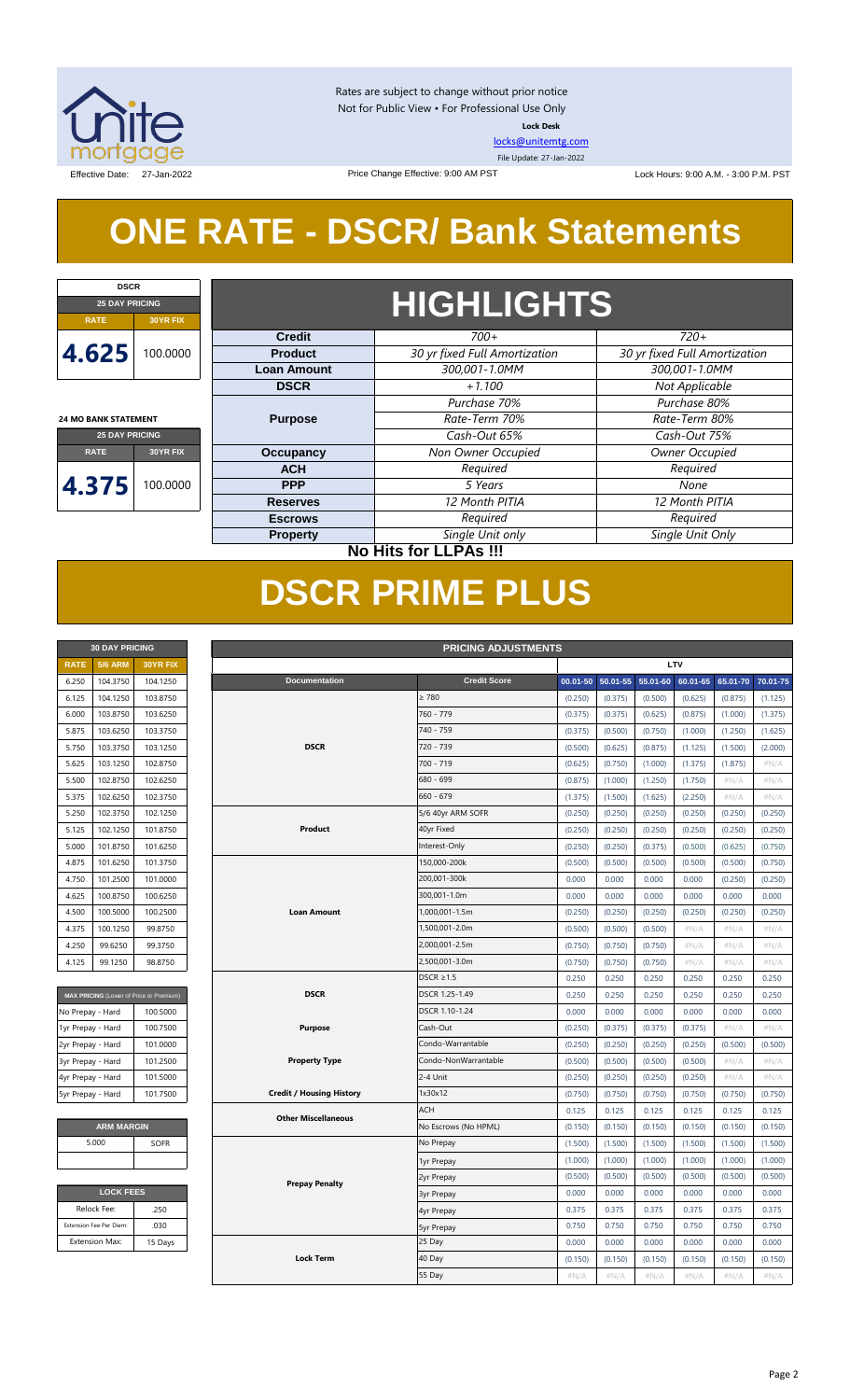

Rates are subject to change without prior notice Not for Public View • For Professional Use Only **Lock Desk**

[locks@unitemtg.com](mailto:locks@unitemtg.com)

File Update: 27-Jan-2022

### **DSCR PRIME & FOREIGN NATIONAL**

| <b>30 DAY PRICING</b> |                |          |  |  |  |  |  |
|-----------------------|----------------|----------|--|--|--|--|--|
| <b>RATE</b>           | <b>5/6 ARM</b> | 30YR FIX |  |  |  |  |  |
| 6.500                 | 104.1250       | 103.8750 |  |  |  |  |  |
| 6.375                 | 103.8750       | 103.6250 |  |  |  |  |  |
| 6.250                 | 103.6250       | 103.3750 |  |  |  |  |  |
| 6.125                 | 103.3750       | 103.1250 |  |  |  |  |  |
| 6.000                 | 103.1250       | 102.8750 |  |  |  |  |  |
| 5.875                 | 102.8750       | 102.6250 |  |  |  |  |  |
| 5.750                 | 102.6250       | 102.3750 |  |  |  |  |  |
| 5.625                 | 102.3750       | 102.1250 |  |  |  |  |  |
| 5.500                 | 102.1250       | 101.8750 |  |  |  |  |  |
| 5.375                 | 101.8750       | 101.6250 |  |  |  |  |  |
| 5.250                 | 101.6250       | 101.3750 |  |  |  |  |  |
| 5.125                 | 101.3750       | 101.1250 |  |  |  |  |  |
| 5.000                 | 101.1250       | 100.8750 |  |  |  |  |  |
| 4.875                 | 100.8750       | 100.6250 |  |  |  |  |  |
| 4.750                 | 100.5000       | 100.2500 |  |  |  |  |  |
| 4.625                 | 100.1250       | 99.8750  |  |  |  |  |  |
| 4.500                 | 99.6250        | 99.3750  |  |  |  |  |  |
| 4.375                 | 99.1250        | 98.8750  |  |  |  |  |  |
| 4.250                 | 98.5000        | 98.2500  |  |  |  |  |  |

| MAX PRICING (Lower of Price or Premium) |          |  |  |  |  |  |
|-----------------------------------------|----------|--|--|--|--|--|
| No Prepay - Hard                        | 100.7500 |  |  |  |  |  |
| 1yr Prepay - Hard                       | 101.0000 |  |  |  |  |  |
| 2yr Prepay - Hard                       | 101.2500 |  |  |  |  |  |
| 3yr Prepay - Hard                       | 101.5000 |  |  |  |  |  |
| 4yr Prepay - Hard                       | 101.7500 |  |  |  |  |  |
| 5yr Prepay - Hard                       | 102,0000 |  |  |  |  |  |
|                                         |          |  |  |  |  |  |

| <b>LOCK FEES</b>        |         |  |  |  |  |  |
|-------------------------|---------|--|--|--|--|--|
| Relock Fee:             | 250     |  |  |  |  |  |
| Extension Fee Per Diem: | .030    |  |  |  |  |  |
| <b>Extension Max:</b>   | 15 Days |  |  |  |  |  |

|                   | <b>30 DAY PRICING</b><br><b>PRICING ADJUSTMENTS</b> |                                         |                                 |                           |         |                   |          |          |          |          |          |
|-------------------|-----------------------------------------------------|-----------------------------------------|---------------------------------|---------------------------|---------|-------------------|----------|----------|----------|----------|----------|
| <b>RATE</b>       | <b>5/6 ARM</b>                                      | 30YR FIX                                |                                 |                           |         |                   |          | LTV      |          |          |          |
| 6.500             | 104.1250                                            | 103.8750                                | <b>Documentation</b>            | <b>Credit Score</b>       |         | 00.01-50 50.01-55 | 55.01-60 | 60.01-65 | 65.01-70 | 70.01-75 | 75.01-80 |
| 6.375             | 103.8750                                            | 103.6250                                |                                 | $\geq 780$                | (0.250) | (0.375)           | (0.500)  | (0.625)  | (0.875)  | (1.125)  | (1.750)  |
| 6.250             | 103.6250                                            | 103.3750                                |                                 | 760 - 779                 | (0.375) | (0.375)           | (0.625)  | (0.875)  | (1.000)  | (1.375)  | (2.000)  |
| 6.125             | 103.3750                                            | 103.1250                                |                                 | 740 - 759                 | (0.375) | (0.500)           | (0.750)  | (1.000)  | (1.250)  | (1.625)  | (2.250)  |
| 6.000             | 103.1250                                            | 102.8750                                |                                 | 720 - 739                 | (0.500) | (0.625)           | (0.875)  | (1.125)  | (1.500)  | (2.000)  | (2.750)  |
| 5.875             | 102.8750                                            | 102.6250                                | <b>DSCR</b>                     | 700 - 719                 | (0.625) | (0.750)           | (1.000)  | (1.375)  | (1.875)  | (2.500)  | (3.500)  |
| 5.750             | 102.6250                                            | 102.3750                                |                                 | 680 - 699                 | (0.875) | (1.000)           | (1.250)  | (1.750)  | (2.250)  | (3.000)  | (3.875)  |
| 5.625             | 102.3750                                            | 102.1250                                |                                 | $660 - 679$               | (1.375) | (1.500)           | (1.625)  | (2.250)  | (3.125)  | (3.750)  | (4.500)  |
| 5.500             | 102.1250                                            | 101.8750                                |                                 | $640 - 659$               | (1.875) | (2.000)           | (2.125)  | (2.750)  | (3.625)  | (4.750)  | $\#N/A$  |
| 5.375             | 101.8750                                            | 101.6250                                |                                 | $620 - 639$               | (2.375) | (2.500)           | (2.625)  | (3.250)  | (4.125)  | #N/A     | $\#N/A$  |
| 5.250             | 101.6250                                            | 101.3750                                |                                 | 5/6 30yr ARM SOFR         | 0.000   | 0.000             | 0.000    | 0.000    | 0.000    | 0.000    | 0.000    |
| 5.125             | 101.3750                                            | 101.1250                                |                                 | 7/6 30yr ARM SOFR         | (0.250) | (0.250)           | (0.250)  | (0.250)  | (0.250)  | (0.250)  | (0.250)  |
| 5.000             | 101.1250                                            | 100.8750                                |                                 | 5/6 40yr ARM SOFR         | (0.250) | (0.250)           | (0.250)  | (0.250)  | (0.250)  | (0.250)  | (0.250)  |
| 4.875             | 100.8750                                            | 100.6250                                | Product                         | 7/6 40yr ARM SOFR         | (0.500) | (0.500)           | (0.500)  | (0.500)  | (0.500)  | (0.500)  | (0.500)  |
|                   |                                                     |                                         |                                 |                           |         |                   |          |          |          |          |          |
| 4.750             | 100.5000                                            | 100.2500                                |                                 | 40yr Fixed                | (0.250) | (0.250)           | (0.250)  | (0.250)  | (0.250)  | (0.250)  | (0.250)  |
| 4.625             | 100.1250                                            | 99.8750                                 |                                 | Interest-Only             | (0.250) | (0.250)           | (0.375)  | (0.500)  | (0.625)  | (0.750)  | (1.000)  |
| 4.500             | 99.6250                                             | 99.3750                                 |                                 | 150,000-200k              | (0.500) | (0.500)           | (0.500)  | (0.500)  | (0.500)  | (0.750)  | (0.750)  |
| 4.375             | 99.1250                                             | 98.8750                                 |                                 | 200,001-300k              | 0.000   | 0.000             | 0.000    | 0.000    | (0.250)  | (0.250)  | (0.500)  |
| 4.250             | 98.5000                                             | 98.2500                                 |                                 | 300,001-1.0m              | 0.000   | 0.000             | 0.000    | 0.000    | 0.000    | 0.000    | 0.000    |
|                   |                                                     |                                         | <b>Loan Amount</b>              | 1,000,001-1.5m            | (0.250) | (0.250)           | (0.250)  | (0.250)  | (0.250)  | (0.250)  | (0.500)  |
|                   |                                                     | MAX PRICING (Lower of Price or Premium) |                                 | 1,500,001-2.0m            | (0.500) | (0.500)           | (0.500)  | (0.500)  | $\#N/A$  | $\#N/A$  | $\#N/A$  |
| No Prepay - Hard  |                                                     | 100.7500                                |                                 | 2,000,001-2.5m            | (0.750) | (0.750)           | (0.750)  | (0.750)  | $\#N/A$  | $\#N/A$  | # $N/A$  |
| 1yr Prepay - Hard |                                                     | 101.0000                                |                                 | 2,500,001-3.0m            | (0.750) | (0.750)           | (0.750)  | (0.750)  | $\#N/A$  | $\#N/A$  | $\#N/A$  |
| 2yr Prepay - Hard |                                                     | 101.2500                                |                                 | DSCR $\geq$ 1.5           | 0.250   | 0.250             | 0.250    | 0.250    | 0.250    | 0.250    | 0.250    |
| 3yr Prepay - Hard |                                                     | 101.5000                                |                                 | DSCR 1.25-1.49            | 0.250   | 0.250             | 0.250    | 0.250    | 0.250    | 0.250    | 0.250    |
| 4yr Prepay - Hard |                                                     | 101.7500                                | <b>DSCR</b>                     | DSCR 1.10-1.24            | 0.000   | 0.000             | 0.000    | 0.000    | 0.000    | 0.000    | 0.000    |
| 5yr Prepay - Hard |                                                     | 102.0000                                |                                 | DSCR 1.00-1.09            | (0.250) | (0.250)           | (0.375)  | (0.375)  | (0.500)  | (0.500)  | (0.750)  |
|                   |                                                     |                                         |                                 | DSCR 0.75-0.99            | (1.500) | (1.500)           | (1.625)  | (1.625)  | (1.750)  | (1.750)  | $\#N/A$  |
|                   | <b>ARM MARGIN</b>                                   |                                         | <b>Purpose</b>                  | Cash-Out                  | (0.250) | (0.375)           | (0.375)  | (0.375)  | (0.500)  | (0.625)  | $\#N/A$  |
|                   | 5.000                                               | SOFR                                    |                                 | Condo-Warrantable         | (0.250) | (0.250)           | (0.250)  | (0.250)  | (0.500)  | (0.500)  | (0.500)  |
|                   |                                                     |                                         |                                 | Condo-NonWarrantable      | (0.500) | (0.500)           | (0.500)  | (0.500)  | (0.750)  | $\#N/A$  | #N/A     |
|                   | <b>LOCK FEES</b>                                    |                                         | <b>Property Type</b>            | 2-4Unit                   | (0.250) | (0.250)           | (0.250)  | (0.250)  | (0.500)  | (0.500)  | (0.500)  |
|                   | Relock Fee:                                         | .250                                    |                                 | Modular                   | (1.000) | (1.000)           | (1.000)  | (1.000)  | (1.000)  | (1.000)  | (1.000)  |
|                   | Extension Fee Per Diem:                             | .030                                    | Citizenship                     | Foreign Nat'l (DSCR Only) | (1.750) | (1.750)           | (1.750)  | (1.750)  | $\#N/A$  | $\#N/A$  | $\#N/A$  |
|                   | <b>Extension Max:</b>                               | 15 Days                                 |                                 | 1x30x12                   | (0.750) | (0.750)           | (0.750)  | (0.750)  | (0.750)  | (0.750)  | (0.750)  |
|                   |                                                     |                                         |                                 | Multiple30x12             | (2.250) | (2.250)           | (2.250)  | (2.250)  | (2.250)  | (2.250)  | $\#N/A$  |
|                   |                                                     |                                         |                                 | FC/SS/DIL/BK7 36-47mo     | (1.000) | (1.000)           | (1.000)  | (1.000)  | (1.000)  | (1.000)  | (1.000)  |
|                   |                                                     |                                         | <b>Credit / Housing History</b> | FC/SS/DIL/BK7 24-35mo     | (1.750) | (1.750)           | (1.750)  | (1.750)  | (1.750)  | (1.750)  | # $N/A$  |
|                   |                                                     |                                         |                                 | BK7 12-23mo               | (2.500) | (2.500)           | (2.500)  | (2.500)  | (2.500)  | (2.500)  | $\#N/A$  |
|                   |                                                     |                                         |                                 | BK13 DC                   | (1.000) | (1.000)           | (1.000)  | (1.000)  | (1.000)  | (1.000)  | (1.000)  |
|                   |                                                     |                                         |                                 | ACH                       | 0.125   | 0.125             | 0.125    | 0.125    | 0.125    | 0.125    | 0.125    |
|                   |                                                     |                                         | <b>Other Miscellaneous</b>      | Escrows                   |         |                   |          |          |          |          |          |
|                   |                                                     |                                         |                                 |                           | 0.000   | 0.000             | 0.000    | 0.000    | 0.000    | 0.000    | 0.000    |
|                   |                                                     |                                         |                                 | No Prepay                 | (1.500) | (1.500)           | (1.500)  | (1.500)  | (1.500)  | (1.500)  | (1.500)  |
|                   |                                                     |                                         |                                 | 1yr Prepay                | (1.000) | (1.000)           | (1.000)  | (1.000)  | (1.000)  | (1.000)  | (1.000)  |
|                   |                                                     |                                         | <b>Prepay Penalty</b>           | 2yr Prepay                | (0.500) | (0.500)           | (0.500)  | (0.500)  | (0.500)  | (0.500)  | (0.500)  |
|                   |                                                     |                                         |                                 | 3yr Prepay                | 0.000   | 0.000             | 0.000    | 0.000    | 0.000    | 0.000    | 0.000    |
|                   |                                                     |                                         |                                 | 4yr Prepay                | 0.375   | 0.375             | 0.375    | 0.375    | 0.375    | 0.375    | 0.375    |
|                   |                                                     |                                         |                                 | 5yr Prepay                | 0.750   | 0.750             | 0.750    | 0.750    | 0.750    | 0.750    | 0.750    |
|                   |                                                     |                                         |                                 | 25 Day                    | 0.000   | 0.000             | 0.000    | 0.000    | 0.000    | 0.000    | 0.000    |
|                   |                                                     |                                         | <b>Lock Term</b>                | 40 Day                    | (0.150) | (0.150)           | (0.150)  | (0.150)  | (0.150)  | (0.150)  | (0.150)  |
|                   |                                                     |                                         |                                 | 55 Day                    | (0.300) | (0.300)           | (0.300)  | (0.300)  | (0.300)  | (0.300)  | (0.300)  |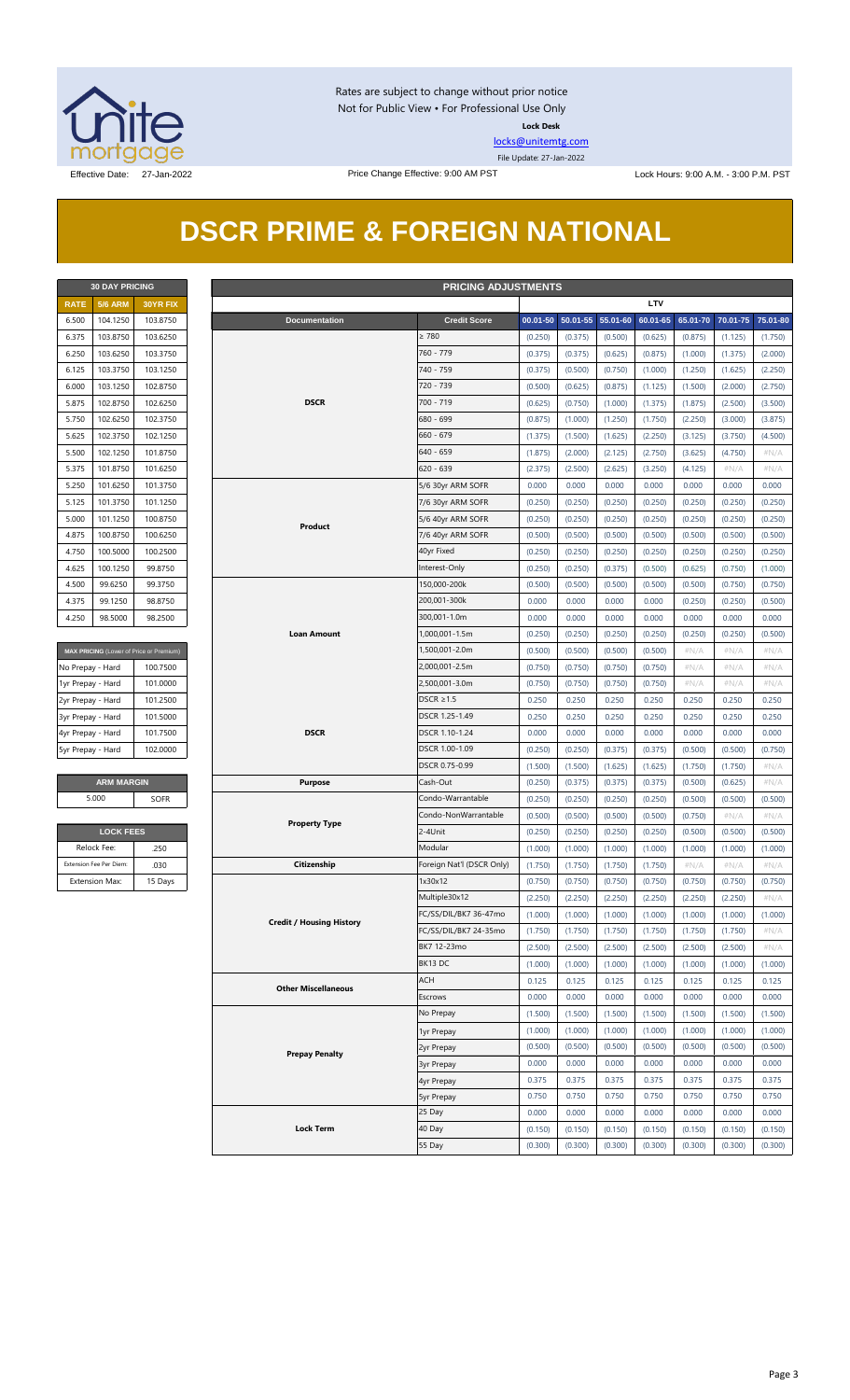

Rates are subject to change without prior notice Not for Public View • For Professional Use Only **Lock Desk** locks@unitemtg.com File Update: 27-Jan-2022 Effective Date: 27-Jan-2022 Price Change Effective: 9:00 AM PST Lock Hours: 9:00 A.M. - 3:00 P.M. PST

# **Alt Doc PRIME PLUS**

|             | <b>PRIMARY &amp; SECONDARY HOME</b><br><b>5/6 ARM</b><br><b>30YR FIX</b><br>104.875<br>104.625<br>104.625<br>104.375<br>104.375<br>104.125<br>104.125<br>103.875<br>103.875<br>103.625<br>103.625<br>103.375 |         |  |  |  |  |  |  |  |  |  |  |
|-------------|--------------------------------------------------------------------------------------------------------------------------------------------------------------------------------------------------------------|---------|--|--|--|--|--|--|--|--|--|--|
| <b>RATE</b> |                                                                                                                                                                                                              |         |  |  |  |  |  |  |  |  |  |  |
| 6.125       |                                                                                                                                                                                                              |         |  |  |  |  |  |  |  |  |  |  |
| 6.000       |                                                                                                                                                                                                              |         |  |  |  |  |  |  |  |  |  |  |
| 5.875       |                                                                                                                                                                                                              |         |  |  |  |  |  |  |  |  |  |  |
| 5.750       |                                                                                                                                                                                                              |         |  |  |  |  |  |  |  |  |  |  |
| 5.625       |                                                                                                                                                                                                              |         |  |  |  |  |  |  |  |  |  |  |
| 5.500       |                                                                                                                                                                                                              |         |  |  |  |  |  |  |  |  |  |  |
| 5.375       | 103.375                                                                                                                                                                                                      | 103.125 |  |  |  |  |  |  |  |  |  |  |
| 5.250       | 103.125                                                                                                                                                                                                      | 102.875 |  |  |  |  |  |  |  |  |  |  |
| 5.125       | 102.875                                                                                                                                                                                                      | 102.625 |  |  |  |  |  |  |  |  |  |  |
| 5.000       | 102.625                                                                                                                                                                                                      | 102.375 |  |  |  |  |  |  |  |  |  |  |
| 4.875       | 102.375                                                                                                                                                                                                      | 102.125 |  |  |  |  |  |  |  |  |  |  |
| 4.750       | 102.125                                                                                                                                                                                                      | 101.875 |  |  |  |  |  |  |  |  |  |  |
| 4.625       | 101.875                                                                                                                                                                                                      | 101.625 |  |  |  |  |  |  |  |  |  |  |
| 4.500       | 101.500                                                                                                                                                                                                      | 101.250 |  |  |  |  |  |  |  |  |  |  |
| 4.375       | 101.125                                                                                                                                                                                                      | 100.875 |  |  |  |  |  |  |  |  |  |  |
| 4.250       | 100.750                                                                                                                                                                                                      | 100,500 |  |  |  |  |  |  |  |  |  |  |
| 4.125       | 100.250                                                                                                                                                                                                      | 100,000 |  |  |  |  |  |  |  |  |  |  |
| 4.000       | 99.750                                                                                                                                                                                                       | 99.500  |  |  |  |  |  |  |  |  |  |  |
|             |                                                                                                                                                                                                              |         |  |  |  |  |  |  |  |  |  |  |
|             | <b>ARM MARGIN</b>                                                                                                                                                                                            |         |  |  |  |  |  |  |  |  |  |  |

| <b>LOCK FEES</b>                        |         |  |  |  |  |  |  |  |  |  |
|-----------------------------------------|---------|--|--|--|--|--|--|--|--|--|
| Relock Fee:                             | 250     |  |  |  |  |  |  |  |  |  |
| <b>Extension Fee Per Diem</b>           | .030    |  |  |  |  |  |  |  |  |  |
| <b>Extension Max:</b>                   | 15 Days |  |  |  |  |  |  |  |  |  |
|                                         |         |  |  |  |  |  |  |  |  |  |
| MAX PRICING (Lower of Price or Premium) |         |  |  |  |  |  |  |  |  |  |
| 101,0000                                |         |  |  |  |  |  |  |  |  |  |

|                | PRIMARY & SECONDARY HOME                |          |                               |                        | <b>PRICING ADJUSTMENTS</b> |                           |                    |                    |                    |                    |                    |
|----------------|-----------------------------------------|----------|-------------------------------|------------------------|----------------------------|---------------------------|--------------------|--------------------|--------------------|--------------------|--------------------|
| <b>RATE</b>    | <b>5/6 ARM</b>                          | 30YR FIX |                               |                        |                            |                           |                    | LTV                |                    |                    |                    |
| 6.125          | 104.875                                 | 104.625  | <b>Documentation</b>          | <b>Credit Score</b>    | 00.01-50                   | 50.01-55                  | 55.01-60           | 60.01-65           | 65.01-70           | 70.01-75           | 75.01-80           |
| 6.000          | 104.625                                 | 104.375  | <b>Full Doc</b>               | 2780                   | 0.000                      | 0.000                     | 0.000              | (0.250)            | (0.375)            | (0.375)            | (0.500)            |
| 5.875          | 104.375                                 | 104.125  |                               | 760 - 779              | 0.000                      | 0.000                     | 0.000              | (0.250)            | (0.375)            | (0.500)            | (0.625)            |
| 5.750          | 104.125                                 | 103.875  |                               | 740 - 759              | 0.000                      | 0.000                     | 0.000              | (0.250)            | (0.375)            | (0.625)            | (0.750)            |
| 5.625          | 103.875                                 | 103.625  |                               | 720 - 739              | (0.125)                    | (0.125)                   | (0.125)            | (0.250)            | (0.500)            | (0.750)            | (1.000)            |
| 5.500          | 103.625                                 | 103.375  |                               | 700 - 719              | (0.250)                    | (0.250)                   | (0.375)            | (0.500)            | (0.625)            | (0.875)            | #N/A               |
| 5.375          | 103.375                                 | 103.125  |                               | 680 - 699              | (0.250)                    | (0.250)                   | (0.500)            | (0.625)            | (0.750)            | #N/A               | #N/A               |
| 5.250          | 103.125                                 | 102.875  |                               | 660 - 679              | (0.250)                    | (0.375)                   | (0.500)            | (1.000)            | (1.375)            | #N/A               | $\#N/A$            |
| 5.125          | 102.875                                 | 102.625  |                               | 640 - 659              | #N/A                       | $\#N/A$                   | $\#N/A$            | $\#N/F$            | #N/A               | #N/A               | $\#N/\beta$        |
| 5.000          | 102.625                                 | 102.375  |                               | 620 - 639              | #N/A                       | #N/A                      | #N/A               | #N/A               | #N/A               | #N/A               | $\#N/A$            |
| 4.875          | 102.375                                 | 102.125  | Bank                          | $\geq 780$             | (0.125)                    | (0.250)                   | (0.250)            | (0.375)            | (0.500)            | (0.625)            | (0.875)            |
| 4.750          | 102.125                                 | 101.875  | <b>Statement</b>              | 760 - 779              | (0.250)                    | (0.250)                   | (0.250)            | (0.500)            | (0.625)            | (0.750)            | (1.125)            |
| 4.625          | 101.875                                 | 101.625  |                               | 740 - 759              | (0.250)                    | (0.250)                   | (0.250)            | (0.625)            | (0.750)            | (1.000)            | (1.375)            |
| 4.500          | 101.500                                 | 101.250  |                               | 720 - 739              | (0.250)                    | (0.375)                   | (0.375)            | (0.750)            | (0.875)            | (1.125)            | (1.625)            |
| 4.375          | 101.125                                 | 100.875  |                               | 700 - 719              | (0.375)                    | (0.375)                   | (0.625)            | (0.875)            | (1.125)            | (1.500)            | $\#N/A$            |
| 4.250          | 100.750                                 | 100.500  |                               | 680 - 699              | (0.375)                    | (0.500)                   | (0.750)            | (1.000)            | (1.375)            | #N//               | #N/A               |
| 4.125          | 100.250                                 | 100.000  |                               | 660 - 679              | (0.500)                    | (0.750)                   | (1.000)            | (1.500)            | (2.250)            | #N/A               | #N/A               |
| 4.000          | 99.750                                  | 99.500   |                               | 640 - 659              | #N/A                       | #N/A                      | #N/A               | #N/A               | #N/A               | #N/A               | #N/A               |
|                |                                         |          |                               | 620 - 639              | $\#N/A$                    | $\#N/A$                   | $\#N/A$            | #N/A               | #N/A               | #N/A               | #N/A               |
| 5.000          | <b>ARM MARGIN</b>                       |          |                               | 12 Mth Bank Statements | (0.125)                    | (0.125)                   | (0.125)            | (0.250)            | (0.375)            | (0.375)            | (0.375)            |
|                |                                         | SOFR     | Asset                         | $\geq 780$             | (0.125)                    | (0.250)                   | (0.250)            | (0.625)            | (0.875)            | (1.125)            | (1.500)            |
|                |                                         |          | <b>Depletion</b>              | 760 - 779<br>740 - 759 | (0.125)<br>(0.250)         | (0.250)<br>(0.250)        | (0.375)<br>(0.500) | (0.750)<br>(0.875) | (1.000)<br>(1.125) | (1.375)<br>(1.625) | (1.875)<br>(2.250) |
|                | <b>LOCK FEES</b>                        |          |                               | 720 - 739              |                            | (0.500)                   | (0.625)            | (1.000)            | (1.500)            | (2.000)            | (2.750)            |
| Relock Fee:    |                                         | .250     |                               | 700 - 719              | (0.375)<br>(0.500)         | (0.625)                   | (1.000)            | (1.375)            | (1.875)            | (2.500)            | #N/A               |
|                | xtension Fee Per Diem                   | .030     |                               | 680 - 699              | (0.625)                    | (0.750)                   | (1.250)            | (1.750)            | (2.250)            | # $N/A$            | #N/A               |
| Extension Max: |                                         | 15 Days  |                               | 660 - 679              | (0.750)                    | (1.000)                   | (1.500)            | (2.250)            | (3.125)            | #N/A               | #N/A               |
|                |                                         |          |                               | 640 - 659              | $\#N/A$                    | $\#\mathsf{N}/\mathsf{A}$ | #N/A               | $\#N/A$            | #N/A               | #N/A               | $\#N/A$            |
|                | MAX PRICING (Lower of Price or Premium) |          |                               | 620 - 639              | #N/A                       | #N/A                      | #N/A               | #N/A               | #N/A               | #N/A               | #N/A               |
|                | 101.0000                                |          | Product                       | 5/6 30yr ARM SOFR      | 0.000                      | 0.000                     | 0.000              | 0.000              | 0.000              | 0.000              | 0.000              |
|                |                                         |          |                               | 5/6 40yr ARM SOFR      | (0.250)                    | (0.250)                   | (0.250)            | (0.250)            | (0.250)            | (0.250)            | (0.250)            |
|                |                                         |          |                               | 30yr Fixed             | 0.000                      | 0.000                     | 0.000              | 0.000              | 0.000              | 0.000              | 0.000              |
|                |                                         |          |                               | 40yr Fixed             | (0.250)                    | (0.250)                   | (0.250)            | (0.250)            | (0.250)            | (0.250)            | (0.250)            |
|                |                                         |          |                               | Interest-Only          | (0.250)                    | (0.250)                   | (0.375)            | (0.500)            | (0.625)            | (0.750)            | #N/A               |
|                |                                         |          | Loan                          | 150,000-200k           | (0.500)                    | (0.500)                   | (0.500)            | (0.500)            | (0.500)            | (0.750)            | (0.750)            |
|                |                                         |          | Amount                        | 200,001-300k           | 0.000                      | 0.000                     | 0.000              | 0.000              | (0.250)            | (0.250)            | (0.250)            |
|                |                                         |          |                               | 300,001-1,000,000      | 0.000                      | 0.000                     | 0.000              | 0.000              | 0.000              | 0.000              | 0.000              |
|                |                                         |          |                               | 1,000,001-1.5m         | (0.250)                    | (0.250)                   | (0.250)            | (0.250)            | (0.250)            | (0.250)            | (0.250)            |
|                |                                         |          |                               | .,500,001-2.0m         | (0.500)                    | (0.500)                   | (0.500)            | (0.500)            | (0.500)            | #N/A               | $\#N/\beta$        |
|                |                                         |          |                               | 2,000,001-2.5m         | (0.750)                    | (0.750)                   | (0.750)            | (0.750)            | (0.750)            | #N/A               | #N/A               |
|                |                                         |          |                               | 2,500,001-3.0m         | (0.750)                    | (0.750)                   | (0.750)            | (0.750)            | (0.750)            | #N/A               | #N/A               |
|                |                                         |          | DTI                           | 43.01-50               | 0.000                      | 0.000                     | 0.000              | 0.000              | 0.000              | 0.000              | 0.000              |
|                |                                         |          |                               | 50.01-55               | 0.000                      | 0.000                     | 0.000              | 0.000              | 0.000              | (0.125)            | #N/A               |
|                |                                         |          | <b>Cash Out</b>               |                        | (0.250)                    | (0.375)                   | (0.375)            | (0.375)            | (0.500)            | (0.625)            | #N/A               |
|                |                                         |          | <b>Second Home</b>            | Condo-Warrantable      | (0.500)<br>(0.250)         | (0.500)<br>(0.250)        | (0.500)<br>(0.250) | (0.500)<br>(0.250) | (0.500)<br>(0.500) | (0.500)<br>(0.500) | (0.500)<br>#N/A    |
|                |                                         |          | <b>Property Type</b>          | Condo-NonWarrantable   | (0.500)                    | (0.500)                   | (0.500)            | (0.500)            | #N/A               | $\#N/F$            | $\#N/\beta$        |
|                |                                         |          |                               | 2-Unit                 | (0.250)                    | (0.250)                   | (0.250)            | (0.250)            | (0.500)            | # $N/A$            | #N/A               |
|                |                                         |          | <b>Credit/Housing History</b> | 1x30x12                | (0.750)                    | (0.750)                   | (0.750)            | (0.750)            | (0.750)            | (0.750)            | (0.750)            |
|                |                                         |          |                               | Multiple30x12          | (2.250)                    | (2.250)                   | (2.250)            | (2.250)            | (2.250)            | (2.250)            | (2.250)            |
|                |                                         |          | <b>Misccellaneous</b>         | ACH                    | 0.125                      | 0.125                     | 0.125              | 0.125              | 0.125              | 0.125              | 0.125              |
|                |                                         |          |                               | No Escrows (No HPML)   | (0.150)                    | (0.150)                   | (0.150)            | (0.150)            | (0.150)            | (0.150)            | (0.150)            |
|                |                                         |          | Lock Term                     | 45 Day                 | (0.150)                    | (0.150)                   | (0.150)            | (0.150)            | (0.150)            | (0.150)            | (0.150)            |
|                |                                         |          | <b>State</b>                  | non CA                 | 0.250                      | 0.250                     | 0.250              | 0.250              | 0.250              | 0.250              | 0.250              |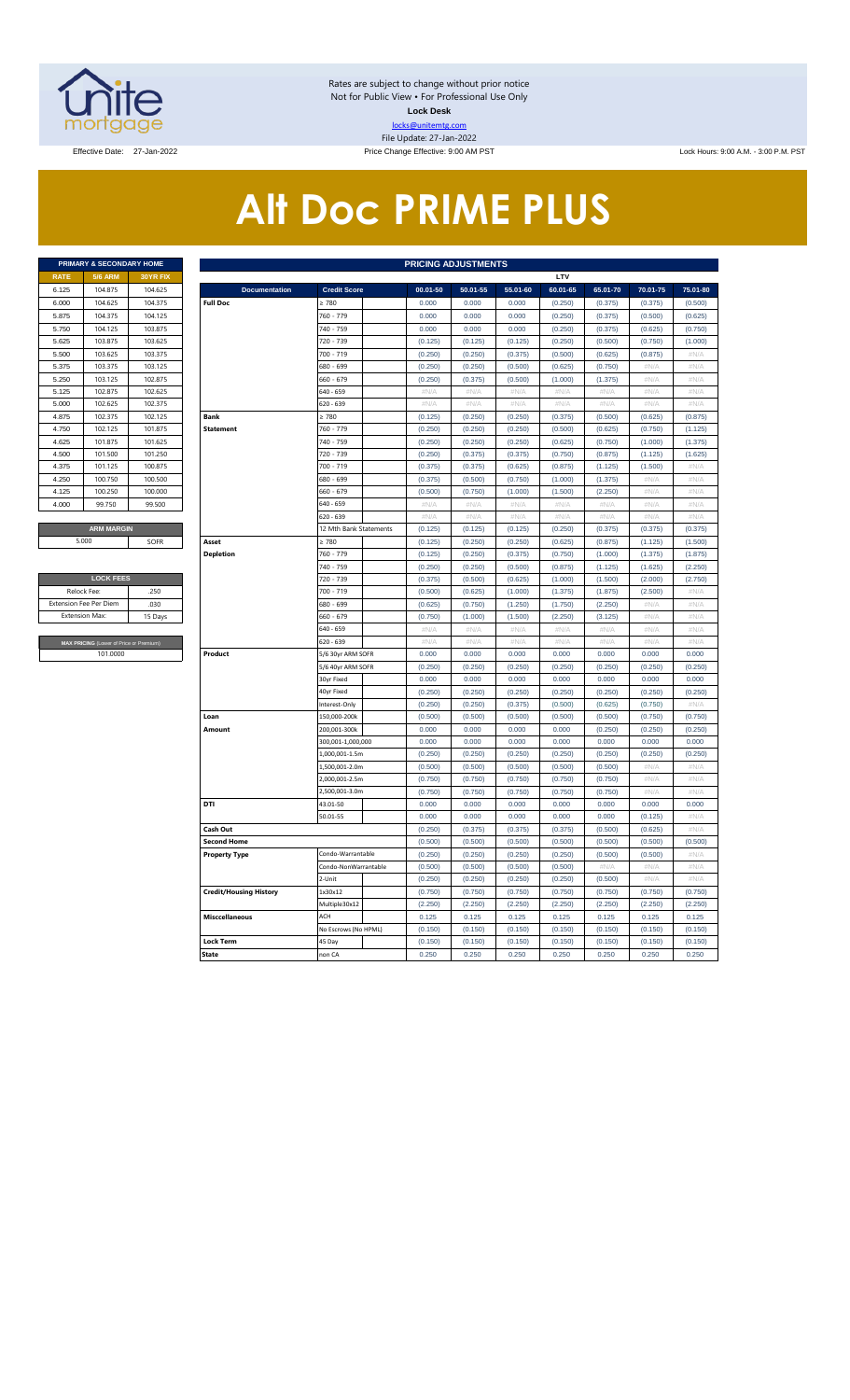

Rates are subject to change without prior notice Not for Public View • For Professional Use Only **Lock Desk** locks@unitemtg.com File Update: 27-Jan-2022

Effective Date: 27-Jan-2022 Price Change Effective: 9:00 AM PST Lock Hours: 9:00 A.M. - 3:00 P.M. PST

# **Alt Doc PRIME**

|             | <b>PRIMARY &amp; SECONDARY HOME</b> |                 |
|-------------|-------------------------------------|-----------------|
| <b>RATE</b> | <b>5/6 ARM</b>                      | <b>30YR FIX</b> |
| 6.250       | 104.375                             | 104.125         |
| 6.125       | 104.125                             | 103.875         |
| 6.000       | 103.875                             | 103.625         |
| 5.875       | 103.625                             | 103.375         |
| 5.750       | 103.375                             | 103.125         |
| 5.625       | 103.125                             | 102.875         |
| 5.500       | 102.875                             | 102.625         |
| 5.375       | 102.625                             | 102.375         |
| 5.250       | 102.375                             | 102.125         |
| 5.125       | 102.125                             | 101.875         |
| 5.000       | 101.875                             | 101.625         |
| 4.875       | 101.625                             | 101.375         |
| 4.750       | 101.375                             | 101.125         |
| 4.625       | 101.125                             | 100.875         |
| 4.500       | 100.750                             | 100.500         |
| 4.375       | 100.375                             | 100.125         |
| 4.250       | 100.000                             | 99.750          |
| 4.125       | 99.500                              | 99.250          |

#### **ARM MARGIN** 5.000

| <b>LOCK FEES</b>              |         |  |  |  |  |  |  |  |  |
|-------------------------------|---------|--|--|--|--|--|--|--|--|
| Relock Fee:                   | .250    |  |  |  |  |  |  |  |  |
| <b>Extension Fee Per Diem</b> | .030    |  |  |  |  |  |  |  |  |
| <b>Fxtension Max:</b>         | 15 Days |  |  |  |  |  |  |  |  |
|                               |         |  |  |  |  |  |  |  |  |

**MAX PRICING** (Lower of Price or Premium) 101.0000

|                | PRIMARY & SECONDARY HOME                |                    |                                         |                                        |                    | <b>PRICING ADJUSTMENTS</b> |                    |                     |                     |                     |                     |                     |                     |
|----------------|-----------------------------------------|--------------------|-----------------------------------------|----------------------------------------|--------------------|----------------------------|--------------------|---------------------|---------------------|---------------------|---------------------|---------------------|---------------------|
| RATE           | <b>5/6 ARM</b>                          | <b>30YR FIX</b>    |                                         |                                        |                    |                            |                    | LTV                 |                     |                     |                     |                     |                     |
| 6.250<br>6.125 | 104.375<br>104.125                      | 104.125<br>103.875 | <b>Documentation</b><br><b>Full Doc</b> | <b>Credit Score</b><br>780             | 00.01-50<br>0.000  | 50.01-55<br>0.000          | 55.01-60<br>0.000  | 60.01-65<br>(0.250) | 65.01-70<br>(0.375) | 70.01-75<br>(0.375) | 75.01-80<br>(0.500) | 80.01-85<br>(0.750) | 85.01-90<br>(1.125) |
| 6.000          | 103.875                                 | 103.625            |                                         | 760 - 779                              | 0.000              | 0.000                      | 0.000              | (0.250)             | (0.375)             | (0.500)             | (0.625)             | (0.875)             | (1.375)             |
| 5.875          | 103.625                                 | 103.375            |                                         | 740 - 759                              | 0.000              | 0.000                      | 0.000              | (0.250)             | (0.375)             | (0.625)             | (0.750)             | (1.125)             | (1.625)             |
| 5.750          | 103.375                                 | 103.125            |                                         | 720 - 739                              | (0.125)            | (0.125)                    | (0.125)            | (0.250)             | (0.500)             | (0.750)             | (1.000)             | (1.250)             | (1.875)             |
| 5.625          | 103.125                                 | 102.875            |                                         | 700 - 719                              | (0.250)            | (0.250)                    | (0.375)            | (0.500)             | (0.625)             | (0.875)             | (1.250)             | (1.625)             | (2.250)             |
| 5.500          | 102.875                                 | 102.625            |                                         | 580 - 699                              | (0.250)            | (0.250)                    | (0.500)            | (0.625)             | (0.750)             | (1.000)             | (1.375)             | (2.000)             | #N/A                |
| 5.375<br>5.250 | 102.625<br>102.375                      | 102.375<br>102.125 |                                         | 560 - 679<br>640 - 659                 | (0.250)<br>(0.375) | (0.375)<br>(0.375)         | (0.500)<br>(0.500) | (1.000)<br>(1.250)  | (1.375)<br>(1.500)  | (1.625)<br>(1.750)  | (2.000)<br>(2.250)  | (2.750)<br>$\#N/A$  | #N/A<br>#N/A        |
| 5.125          | 102.125                                 | 101.875            |                                         | 620 - 639                              | (0.500)            | (0.500)                    | (0.500)            | (1.500)             | (1.750)             | (2.000)             | (2.500)             | #N/A                | #N/A                |
| 5.000          | 101.875                                 | 101.625            | Bank                                    | 780                                    | (0.125)            | (0.250)                    | (0.250)            | (0.375)             | (0.500)             | (0.625)             | (0.875)             | (1.250)             | (2.000)             |
| 4.875          | 101.625                                 | 101.375            | <b>Statement</b>                        | 760 - 779                              | (0.250)            | (0.250)                    | (0.250)            | (0.500)             | (0.625)             | (0.750)             | (1.125)             | (1.625)             | (2.375)             |
| 4.750          | 101.375                                 | 101.125            |                                         | '40 - 759                              | (0.250)            | (0.250)                    | (0.250)            | (0.625)             | (0.750)             | (1.000)             | (1.375)             | (1.875)             | (2.875)             |
| 4.625          | 101.125                                 | 100.875            |                                         | 720 - 739                              | (0.250)            | (0.375)                    | (0.375)            | (0.750)             | (0.875)             | (1.125)             | (1.625)             | (2.250)             | (3.375)             |
| 4.500          | 100.750                                 | 100.500            |                                         | 700 - 719                              | (0.375)            | (0.375)                    | (0.625)            | (0.875)             | (1.125)             | (1.500)             | (2.000)             | (2.750)             | (4.000)             |
| 4.375<br>4.250 | 100.375<br>100.000                      | 100.125<br>99.750  |                                         | 580 - 699<br>560 - 679                 | (0.375)<br>(0.500) | (0.500)<br>(0.750)         | (0.750)<br>(1.000) | (1.000)<br>(1.500)  | (1.375)<br>(2.250)  | (1.750)<br>(2.750)  | (2.500)<br>(3.500)  | (3.500)<br>(4.250)  | #N/A<br>#N/A        |
| 4.125          | 99.500                                  | 99.250             |                                         | 640 - 659                              | (0.750)            | (1.000)                    | (1.250)            | (1.750)             | (2.500)             | (3.125)             | (4.000)             | #N/A                | #N/A                |
|                |                                         |                    |                                         | 620 - 639                              | (1.250)            | (1.500)                    | (1.750)            | (2.250)             | (3.000)             | (3.625)             | $\#\mathsf{N}/\ell$ | $\#N/A$             | #N/A                |
|                |                                         |                    |                                         | <b>Mth Bank Statements</b>             | (0.750)            | (0.750)                    | (0.750)            | (0.875)             | (1.000)             | (1.000)             | (1.000)             | #N/A                | #N/A                |
|                | <b>ARM MARGIN</b>                       |                    |                                         | 12 Mth Bank Statements                 | (0.125)            | (0.125)                    | (0.125)            | (0.250)             | (0.375)             | (0.375)             | (0.375)             | (0.500)             | (0.500)             |
|                | 5.000                                   | SOFR               | Asset                                   | : 780                                  | (0.125)            | (0.250)                    | (0.250)            | (0.625)             | (0.875)             | (1.125)             | (1.500)             | #N/A                | #N/A                |
|                |                                         |                    | <b>Depletion</b>                        | 760 - 779                              | (0.125)            | (0.250)                    | (0.375)            | (0.750)             | (1.000)             | (1.375)             | (1.875)             | #N/A                | #N/A                |
|                | <b>LOCK FEES</b>                        |                    |                                         | 740 - 759                              | (0.250)            | (0.250)                    | (0.500)            | (0.875)             | (1.125)             | (1.625)             | (2.250)             | #N/A                | #N/A                |
|                | Relock Fee:                             | .250               |                                         | 720 - 739<br>700 - 719                 | (0.375)<br>(0.500) | (0.500)<br>(0.625)         | (0.625)<br>(1.000) | (1.000)<br>(1.375)  | (1.500)<br>(1.875)  | (2.000)<br>(2.500)  | (2.750)<br>(3.500)  | #N/A<br>#N/A        | #N/A<br>#N/A        |
|                | xtension Fee Per Diem                   | .030               |                                         | 680 - 699                              | (0.625)            | (0.750)                    | (1.250)            | (1.750)             | (2.250)             | (3.000)             | (4.125)             | #N/A                | #N/A                |
| Extension Max: |                                         | 15 Days            |                                         | 660 - 679                              | (0.750)            | (1.000)                    | (1.500)            | (2.250)             | (3.125)             | (4.375)             | (4.875)             | #N/A                | #N/A                |
|                |                                         |                    |                                         | 640 - 659                              | (1.250)            | (1.500)                    | (2.000)            | (2.750)             | (3.625)             | (4.875)             | #N/A                | #N/A                | #N/A                |
|                |                                         |                    |                                         | 620 - 639                              | (1.750)            | (2.000)                    | (2.500)            | (3.250)             | (4.125)             | #N/A                | $\#N/A$             | #N/A                | #N/A                |
|                | MAX PRICING (Lower of Price or Premium) |                    | P&L                                     | :780                                   | (0.625)            | (0.750)                    | (0.750)            | (1.125)             | (1.375)             | (1.625)             | (2.125)             | #N/A                | #N/A                |
|                | 101.0000                                |                    |                                         | 760 - 779                              | (0.625)            | (0.750)                    | (0.875)            | (1.250)             | (1.500)             | (1.875)             | (2.500)             | #N/A                | #N/A                |
|                |                                         |                    |                                         | 740 - 759<br>720 - 739                 | (0.750)<br>(0.875) | (0.750)<br>(1.000)         | (1.000)<br>(1.125) | (1.375)<br>(1.500)  | (1.625)<br>(2.000)  | (2.125)<br>(2.500)  | (2.875)<br>(3.375)  | #N/A<br>#N/A        | #N/A<br>#N/A        |
|                |                                         |                    |                                         | 700 - 719                              | (1.000)            | (1.125)                    | (1.500)            | (1.875)             | (2.375)             | (3.000)             | (4.125)             | #N/A                | #N/A                |
|                |                                         |                    |                                         | 680 - 699                              | (1.125)            | (1.250)                    | (1.750)            | (2.250)             | (2.750)             | (3.500)             | $\#N/A$             | #N/A                | #N/A                |
|                |                                         |                    |                                         | 660 - 679                              | (1.250)            | (1.500)                    | (2.000)            | (2.750)             | (3.625)             | (4.875)             | #N/A                | #N/A                | #N/A                |
|                |                                         |                    |                                         | 640 - 659                              | (1.750)            | (2.000)                    | (2.500)            | (3.250)             | (4.125)             | #N/A                | $\#N/A$             | #N/A                | #N/A                |
|                |                                         |                    |                                         | 620 - 639                              | (2.250)            | (2.500)                    | (3.000)            | (3.750)             | (4.625)             | #N/A                | #N/A                | #N/A                | #N/A                |
|                |                                         |                    | Product                                 | 5/6 30yr ARM SOFR                      | 0.000              | 0.000                      | 0.000              | 0.000               | 0.000               | 0.000               | 0.000               | 0.000               | 0.000               |
|                |                                         |                    |                                         | 5/6 40yr ARM SOFR<br>7/6 30yr ARM SOFR | (0.250)<br>(0.250) | (0.250)<br>(0.250)         | (0.250)<br>(0.250) | (0.250)<br>(0.250)  | (0.250)<br>(0.250)  | (0.250)<br>(0.250)  | (0.250)<br>(0.250)  | (0.250)<br>(0.250)  | (0.250)<br>(0.250)  |
|                |                                         |                    |                                         | 7/6 40yr ARM SOFR                      | (0.500)            | (0.500)                    | (0.500)            | (0.500)             | (0.500)             | (0.500)             | (0.500)             | (0.500)             | (0.500)             |
|                |                                         |                    |                                         | 30yr Fixed                             | 0.000              | 0.000                      | 0.000              | 0.000               | 0.000               | 0.000               | 0.000               | 0.000               | 0.000               |
|                |                                         |                    |                                         | 40yr Fixed                             | (0.250)            | (0.250)                    | (0.250)            | (0.250)             | (0.250)             | (0.250)             | (0.250)             | (0.250)             | (0.250)             |
|                |                                         |                    |                                         | nterest-Only                           | (0.250)            | (0.250)                    | (0.375)            | (0.500)             | (0.625)             | (0.750)             | (1.000)             | (1.500)             | #N/A                |
|                |                                         |                    | Loan                                    | 150,000-200k                           | (0.500)            | (0.500)                    | (0.500)            | (0.500)             | (0.500)             | (0.750)             | (0.750)             | (1.000)             | (1.000)             |
|                |                                         |                    | Amount                                  | 200,001-300k                           | 0.000              | 0.000                      | 0.000              | 0.000               | (0.250)             | (0.250)             | (0.250)             | (0.500)             | (0.500)             |
|                |                                         |                    |                                         | 300,001-400,000                        | 0.000              | 0.000                      | 0.000              | 0.000               | 0.000               | 0.000               | 0.000               | (0.500)             | (0.500)<br>0.000    |
|                |                                         |                    |                                         | 400,001-1.0m<br>,000,001-1.5m          | 0.000<br>(0.250)   | 0.000<br>(0.250)           | 0.000<br>(0.250)   | 0.000<br>(0.250)    | 0.000<br>(0.250)    | 0.000<br>(0.250)    | 0.000<br>(0.250)    | 0.000<br>(0.250)    | #N/A                |
|                |                                         |                    |                                         | ,500,001-2.0m                          | (0.500)            | (0.500)                    | (0.500)            | (0.500)             | (0.500)             | (0.500)             | (0.500)             | #N/A                | #N/A                |
|                |                                         |                    |                                         | ,000,001-2.5m                          | (0.750)            | (0.750)                    | (0.750)            | (0.750)             | (0.750)             | (0.750)             | (0.750)             | #N/A                | #N/A                |
|                |                                         |                    |                                         | ,500,001-3.0m                          | (0.750)            | (0.750)                    | (0.750)            | (0.750)             | (0.750)             | (0.750)             | (0.750)             | #N/A                | #N/A                |
|                |                                         |                    |                                         | ,000,001-3.5m                          | (0.750)            | (0.750)                    | (0.750)            | (0.750)             | (0.750)             | (0.750)             | #N/A                | #N/A                | #N/A                |
|                |                                         |                    |                                         | ,500,001-4.0m                          | (0.750)            | (0.750)                    | (0.750)            | (0.750)             | (0.750)             | (0.750)             | $\#N/A$             | #N/A                | #N/A                |
|                |                                         |                    | DTI                                     | 43.01-50<br>50.01-55                   | 0.000<br>0.000     | 0.000<br>0.000             | 0.000<br>0.000     | 0.000<br>0.000      | 0.000<br>0.000      | (0.125)<br>(0.375)  | (0.125)<br>(0.375)  | (0.125)<br>#N/A     | (0.125)<br>#N/A     |
|                |                                         |                    | Cash Out                                |                                        | (0.250)            | (0.375)                    | (0.375)            | (0.375)             | (0.500)             | (0.625)             | (1.000)             | #N/A                | #N/A                |
|                |                                         |                    | <b>Second Home</b>                      |                                        | (0.500)            | (0.500)                    | (0.500)            | (0.500)             | (0.500)             | (0.500)             | (0.500)             | #N/A                | #N/A                |
|                |                                         |                    | Property Type                           | Condo-Warrantable                      | (0.250)            | (0.250)                    | (0.250)            | (0.250)             | (0.500)             | (0.500)             | (0.500)             | (0.500)             | #N/A                |
|                |                                         |                    |                                         | Condo-NonWarrantable                   | (0.500)            | (0.500)                    | (0.500)            | (0.500)             | (0.750)             | (0.750)             | #N/A                | #N/A                | #N/A                |
|                |                                         |                    |                                         | 2-Unit                                 | (0.250)            | (0.250)                    | (0.250)            | (0.250)             | (0.500)             | (0.500)             | (0.500)             | (0.500)             | #N/A                |
|                |                                         |                    |                                         | Modular                                | (1.000)            | (1.000)                    | (1.000)            | (1.000)             | (1.000)             | (1.000)             | (1.000)             | #N/A                | #N/A                |
|                |                                         |                    |                                         | Rural<br>Lx30x12                       | (1.000)<br>(0.750) | (1.000)<br>(0.750)         | (1.000)<br>(0.750) | (1.000)<br>(0.750)  | (1.000)<br>(0.750)  | (1.000)<br>(0.750)  | #N/A<br>(0.750)     | #N/A<br>(0.750)     | #N/A<br>(0.750)     |
|                |                                         |                    | <b>Credit/Housing History</b>           | Multiple30x12                          | (2.250)            | (2.250)                    | (2.250)            | (2.250)             | (2.250)             | (2.250)             | (2.250)             | (2.250)             | #N/A                |
|                |                                         |                    |                                         | FC/SS/DIL/BK7 36-47mo                  | (1.000)            | (1.000)                    | (1.000)            | (1.000)             | (1.000)             | (1.000)             | (1.000)             | (1.000)             | (1.000)             |
|                |                                         |                    |                                         | FC/SS/DIL/BK7 24-35mo                  | (1.750)            | (1.750)                    | (1.750)            | (1.750)             | (1.750)             | (1.750)             | (1.750)             | (1.750)             | #N/A                |
|                |                                         |                    |                                         | BK7 12-23mo                            | (2.500)            | (2.500)                    | (2.500)            | (2.500)             | (2.500)             | (2.500)             | (2.500)             | (2.500)             | #N/A                |
|                |                                         |                    |                                         | BK13 DC                                | (1.000)            | (1.000)                    | (1.000)            | (1.000)             | (1.000)             | (1.000)             | (1.000)             | (1.000)             | (1.000)             |
|                |                                         |                    | <b>Misccellaneous</b>                   | ACH                                    | 0.125              | 0.125                      | 0.125              | 0.125               | 0.125               | 0.125               | 0.125               | 0.125               | 0.125               |
|                |                                         |                    |                                         | No Escrows (No HPML)                   | (0.150)            | (0.150)                    | (0.150)            | (0.150)             | (0.150)             | (0.150)             | (0.150)             | (0.150)             | (0.150)             |
|                |                                         |                    | <b>Lock Term</b><br>State               | 45 Day<br>non CA                       | (0.150)<br>0.250   | (0.150)<br>0.250           | (0.150)<br>0.250   | (0.150)<br>0.250    | (0.150)<br>0.250    | (0.150)<br>0.250    | (0.150)<br>0.250    | (0.150)<br>0.250    | (0.150)<br>0.250    |
|                |                                         |                    |                                         |                                        |                    |                            |                    |                     |                     |                     |                     |                     |                     |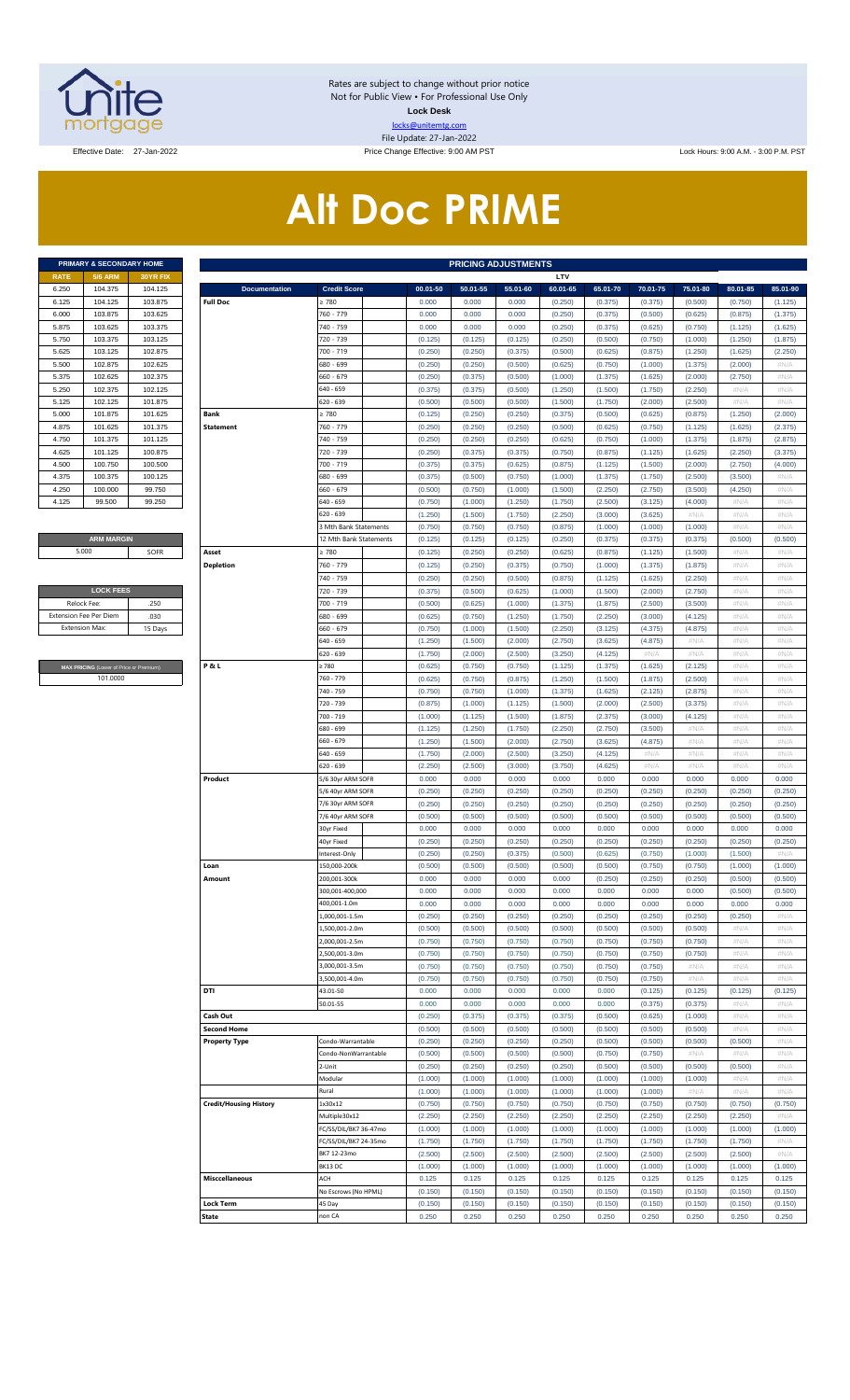

#### [V](https://unitemortgage.com/)isit: https://unitemortgage.com

The pricing engine is the Formal price given, please access it through:

**Quick Pricer:** [https://un](https://unitemortgage.com/broker-resources/price-my-loan/)itemortgage.com/broker-resources/price-my-loan/

### **CALL US TODAY: 800-777-1207**

#### **CONVENTIONAL PRODUCTS AND PRICING**

|       | <b>CONFORMING LOANS</b> |                             |         |       |                             |         |         |                      |                             |         |         |       |                      |         |               |  |
|-------|-------------------------|-----------------------------|---------|-------|-----------------------------|---------|---------|----------------------|-----------------------------|---------|---------|-------|----------------------|---------|---------------|--|
|       |                         | <b>DU CONF CONV 30 YEAR</b> |         |       | <b>DU CONF CONV 20 YEAR</b> |         |         |                      | <b>DU CONF CONV 15 YEAR</b> |         |         |       | DU CONF CONV 10 YEAR |         |               |  |
| Rate  | 10 Day                  | 25 Day                      | 40 Day  | Rate  | 10 Day                      | 25 Day  | 40 Day  | Rate                 | 10 Day                      | 25 Day  | 40 Day  | Rate  | 10 Day               | 25 Day  | <b>40 Day</b> |  |
| 4.250 | (5.000)                 | (4.875)                     | (4.750) | 4.125 | (4.750)                     | (4.625) | (4.500) | 3.625                | (4.250)                     | (4.125) | (4.000) | 3.375 | (3.875)              | (3.750) | (3.625)       |  |
| 4.125 | (4.500)                 | (4.375)                     | (4.250) | 4.000 | (4.375)                     | (4.250) | (4.125) | 3.500                | (4.125)                     | (4.000) | (3.875) | 3.250 | (3.375)              | (3.250) | (3.125)       |  |
| 4.000 | (3.875)                 | (3.750)                     | (3.625) | 3.875 | (3.875)                     | (3.750) | (3.625) | 3.375                | (3.750)                     | (3.625) | (3.500) | 3.125 | (3.000)              | (2.875) | (2.750)       |  |
| 3.875 | (3.500)                 | (3.375)                     | (3.250) | 3.750 | (3.500)                     | (3.375) | (3.250) | 3.250                | (3.375)                     | (3.250) | (3.125) | 3.000 | (2.500)              | (2.375) | (2.250)       |  |
| 3.750 | (3.000)                 | (2.875)                     | (2.750) | 3.625 | (3.500)                     | (3.375) | (3.250) | 3.125                | (3.000)                     | (2.875) | (2.750) | 2.875 | (2.375)              | (2.250) | (2.125)       |  |
| 3.625 | (2.375)                 | (2.250)                     | (2.125) | 3.500 | (3.125)                     | (3.000) | (2.875) | 3.000                | (2.500)                     | (2.375) | (2.250) | 2.750 | (1.875)              | (1.750) | (1.625)       |  |
| 3.500 | (1.875)                 | (1.750)                     | (1.625) | 3.375 | (2.625)                     | (2.500) | (2.375) | 2.875                | (2.000)                     | (1.875) | (1.750) | 2.625 | (1.625)              | (1.500) | (1.375)       |  |
| 3.375 | (1.375)                 | (1.250)                     | (1.125) | 3.250 | (2.000)                     | (1.875) | (1.750) | 2.750                | (1.500)                     | (1.375) | (1.250) | 2.500 | (1.125)              | (1.000) | (0.875)       |  |
| 3.250 | (0.875)                 | (0.750)                     | (0.625) | 3.125 | (1.375)                     | (1.250) | (1.125) | 2.625                | (1.000)                     | (0.875) | (0.750) | 2.375 | (0.875)              | (0.750) | (0.625)       |  |
| 3.125 | (0.250)                 | (0.125)                     | 0.000   | 3.000 | (0.625)                     | (0.500) | (0.375) | 2.500                | (0.500)                     | (0.375) | (0.250) | 2.250 | (0.500)              | (0.375) | (0.250)       |  |
| 3.000 | 0.125                   | 0.250                       | 0.375   | 2.875 | (0.125)                     | 0.000   | 0.125   | 2.375                | 0.000                       | 0.125   | 0.250   | 2.125 | 0.000                | 0.125   | 0.250         |  |
| 2.875 | 0.750                   | 0.875                       | 1.000   | 2.750 | 0.500                       | 0.625   | 0.750   | 2.250                | 0.375                       | 0.500   | 0.625   | 2.000 | 0.500                | 0.625   | 0.750         |  |
|       |                         |                             |         |       |                             |         |         |                      |                             |         |         |       |                      |         |               |  |
|       |                         | LP CONF CONV 30 YEAR        |         |       | LP CONF CONV 20 YEAR        |         |         | LP CONF CONV 15 YEAR |                             |         |         |       | LP CONF CONV 10 YEAR |         |               |  |
| Rate  | 10 Dav                  | 25 Day                      | 40 Day  | Rate  | 10 Day                      | 25 Day  | 40 Day  | Rate                 | 10 Day                      | 25 Day  | 40 Day  | Rate  | 10 Day               | 25 Day  | 40 Day        |  |
| 4.375 | (5.250)                 | (5.125)                     | (5.000) | 4.125 | (4.625)                     | (4.500) | (4.375) | 3.625                | (3.750)                     | (3.625) | (3.500) | 3.500 | (3.750)              | (3.625) | (3.500)       |  |
| 4.250 | (4.875)                 | (4.750)                     | (4.625) | 4.000 | (4.000)                     | (3.875) | (3.750) | 3.500                | (3.750)                     | (3.625) | (3.500) | 3.375 | (3.500)              | (3.375) | (3.250)       |  |
| 4.125 | (4.375)                 | (4.250)                     | (4.125) | 3.875 | (3.625)                     | (3.500) | (3.375) | 3.375                | (3.500)                     | (3.375) | (3.250) | 3.250 | (3.125)              | (3.000) | (2.875)       |  |
| 4.000 | (3.750)                 | (3.625)                     | (3.500) | 3.750 | (3.125)                     | (3,000) | (2.875) | 3.250                | (3.125)                     | (3.000) | (2.875) | 3.125 | (2.875)              | (2.750) | (2.625)       |  |
| 3.875 | (3.375)                 | (3.250)                     | (3.125) | 3.625 | (3.375)                     | (3.250) | (3.125) | 3.125                | (2.625)                     | (2.500) | (2.375) | 3.000 | (2.375)              | (2.250) | (2.125)       |  |
| 3.750 | (2.875)                 | (2.750)                     | (2.625) | 3.500 | (3.000)                     | (2.875) | (2.750) | 3.000                | (2.250)                     | (2.125) | (2.000) | 2.875 | (1.875)              | (1.750) | (1.625)       |  |
| 3.625 | (2.125)                 | (2.000)                     | (1.875) | 3.375 | (2.500)                     | (2.375) | (2.250) | 2.875                | (1.750)                     | (1.625) | (1.500) | 2.750 | (1.500)              | (1.375) | (1.250)       |  |
| 3.500 | (1.750)                 | (1.625)                     | (1.500) | 3.250 | (2.000)                     | (1.875) | (1.750) | 2.750                | (1.375)                     | (1.250) | (1.125) | 2.625 | (1.125)              | (1.000) | (0.875)       |  |
| 3.375 | (1.250)                 | (1.125)                     | (1.000) | 3.125 | (1.375)                     | (1.250) | (1.125) | 2.625                | (0.875)                     | (0.750) | (0.625) | 2.500 | (0.875)              | (0.750) | (0.625)       |  |
| 3.250 | (0.625)                 | (0.500)                     | (0.375) | 3.000 | (0.625)                     | (0.500) | (0.375) | 2.500                | (0.375)                     | (0.250) | (0.125) | 2.375 | (0.500)              | (0.375) | (0.250)       |  |
| 3.125 | 0.000                   | 0.125                       | 0.250   | 2.875 | 0.000                       | 0.125   | 0.250   | 2.375                | 0.000                       | 0.125   | 0.250   | 2.250 | (0.125)              | 0.000   | 0.125         |  |
| 3.000 | 0.250                   | 0.375                       | 0.500   | 2.750 | 0.625                       | 0.750   | 0.875   | 2.250                | 0.500                       | 0.625   | 0.750   | 2.125 | 0.375                | 0.500   | 0.625         |  |

#### **HIGH BALANCE CONFORMING**

| <b>DU HIGH BALANCE 30 YEAR</b> |               |         |         | <b>DU HIGH BALANCE 15 YEAR</b> |               |         |               |      | <b>DU HIGH BALANCE 20 YEAR</b> |               |        |      | <b>DU HIGH BALANCE 10 YEAR</b> |          |               |  |  |
|--------------------------------|---------------|---------|---------|--------------------------------|---------------|---------|---------------|------|--------------------------------|---------------|--------|------|--------------------------------|----------|---------------|--|--|
| Rate                           | <b>10 Day</b> | 25 Day  | 40 Day  | Rate                           | <b>10 Day</b> | 25 Day  | <b>40 Day</b> | Rate | <b>10 Day</b>                  | <b>25 Day</b> | 40 Day | Rate | <b>10 Day</b>                  | $25$ Day | <b>40 Day</b> |  |  |
| 4.500                          | (3.125)       | (3.000) | (2.875) | 3.875                          | (2.875)       | (2.750) | (2.625)       |      |                                |               |        |      |                                |          |               |  |  |
| 4.375                          | (3.750)       | (3.625) | (3.500) | 3.750                          | (2.750)       | (2.625) | (2.500)       |      |                                |               |        |      |                                |          |               |  |  |
| 4.250                          | (3.375)       | (3.250) | (3.125) | 3.625                          | (2.375)       | (2.250) | (2.125)       |      |                                |               |        |      |                                |          |               |  |  |
| 4.125                          | (2.875)       | (2.750) | (2.625) | 3.500                          | (2.750)       | (2.625) | (2.500)       |      |                                |               |        |      |                                |          |               |  |  |
| 4.000                          | (3.000)       | (2.875) | (2.750) | 3.375                          | (2.625)       | (2.500) | (2.375)       |      |                                |               |        |      |                                |          |               |  |  |
| 3.875                          | (2.625)       | (2.500) | (2.375) | 3.250                          | (2.250)       | (2.125) | (2.000)       |      |                                |               |        |      | B                              | E        |               |  |  |
| 3.750                          | (2.125)       | (2.000) | (1.875) | 3.125                          | (1.875)       | (1.750) | (1.625)       |      | <b>ALLES</b>                   |               |        |      |                                |          |               |  |  |
| 3.625                          | (1.375)       | (1.250) | (1.125) | 3.000                          | (1.500)       | (1.375) | (1.250)       |      |                                |               |        |      |                                |          |               |  |  |
| 3.500                          | (0.875)       | (0.750) | (0.625) | 2.875                          | (1.000)       | (0.875) | (0.750)       |      |                                |               |        |      |                                |          |               |  |  |
| 3.375                          | (0.500)       | (0.375) | (0.250) | 2.750                          | (0.625)       | (0.500) | (0.375)       |      |                                |               |        |      |                                |          |               |  |  |
| 3.250                          | 0.000         | 0.125   | 0.250   | 2.625                          | (0.125)       | 0.000   | 0.125         |      |                                |               |        |      |                                |          |               |  |  |
| 3.125                          | 0.625         | 0.750   | 0.875   | 2.500                          | 0.375         | 0.500   | 0.625         |      |                                |               |        |      |                                |          |               |  |  |

自

#### **MAX NET PRICING IS 104.000 HIGH BALANCE MAX NET PRICING IS 103.000 Rates and pricing are subject to change without notice.**

All Rights Reserved. 01.2022 This document is limited to current Unite Mortgage Wholesale Lending Solutions, and should not be intended as legal advice, legal opinion, or any other advice on specific facts or circumstances. Such policy and practice ar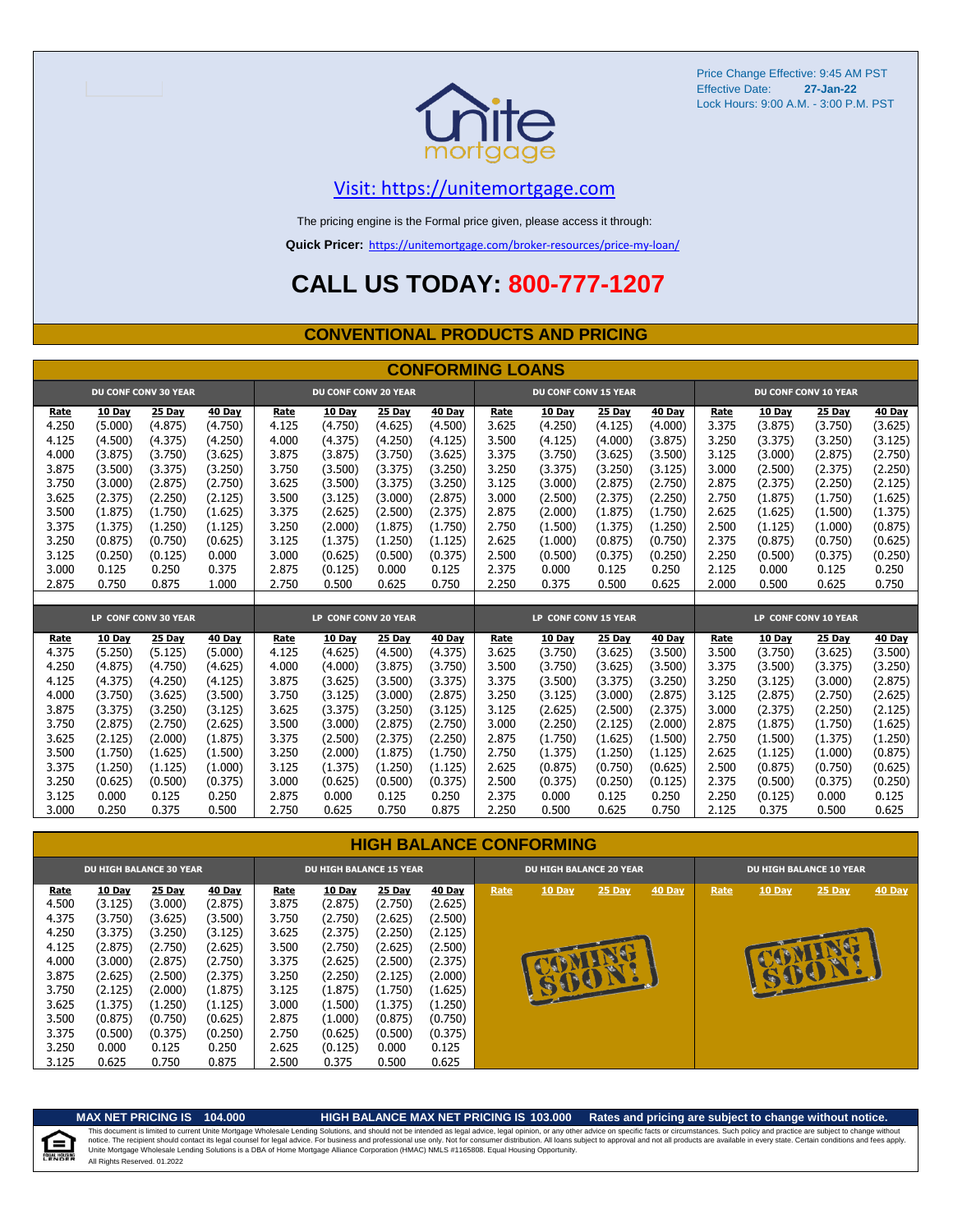

#### [V](https://unitemortgage.com/)isit: https://unitemortgage.com

The pricing engine is the Formal price given, please access it through:

**Quick Pricer:** [https://un](https://unitemortgage.com/broker-resources/price-my-loan/)itemortgage.com/broker-resources/price-my-loan/

### **CALL US TODAY: 800-777-1207**

|             | <b>HOME AFFORDABLE PRODUCTS</b> |                             |               |       |                                          |         |               |       |                          |          |               |                                       |               |          |        |
|-------------|---------------------------------|-----------------------------|---------------|-------|------------------------------------------|---------|---------------|-------|--------------------------|----------|---------------|---------------------------------------|---------------|----------|--------|
|             |                                 | <b>DU HOMEREADY 30 YEAR</b> |               |       | <b>DU HOMEREADY HIGH BALANCE 30 YEAR</b> |         |               |       | LP HOME POSSIBLE 30 YEAR |          |               | LP HOME POSSIBLE HIGH BALANCE 30 YEAR |               |          |        |
| <u>Rate</u> | <b>10 Day</b>                   | 25 Day                      | <b>40 Day</b> | Rate  | <b>10 Day</b>                            | 25 Day  | <b>40 Day</b> | Rate  | 10 Day                   | $25$ Day | <b>40 Day</b> | Rate                                  | <b>10 Day</b> | $25$ Day | 40 Day |
| 4.375       | (5.000)                         | (4.875)                     | (4.750)       | 4.500 | (3.125)                                  | (3.000) | (2.875)       | 4.375 | (5.250)                  | (5.125)  | (5.000)       |                                       |               |          |        |
| 4.250       | (4.625)                         | (4.500)                     | (4.375)       | 4.375 | (3.250)                                  | (3.125) | (3.000)       | 4.250 | (4.875)                  | (4.750)  | (4.625)       |                                       |               |          |        |
| 4.125       | (3.875)                         | (3.750)                     | (3.625)       | 4.250 | (2.625)                                  | (2.500) | (2.375)       | 4.125 | (4.250)                  | (4.125)  | (4.000)       |                                       |               |          |        |
| 4.000       | (3.625)                         | (3.500)                     | (3.375)       | 4.125 | (3.000)                                  | (2.875) | (2.750)       | 4.000 | (3.625)                  | (3.500)  | (3.375)       |                                       |               | NU       |        |
| 3.875       | (3.125)                         | (3.000)                     | (2.875)       | 4.000 | (2.500)                                  | (2.375) | (2.250)       | 3.875 | (3.250)                  | (3.125)  | (3.000)       |                                       | $\mathbf{A}$  |          |        |
| 3.750       | (2.625)                         | (2.500)                     | (2.375)       | 3.875 | (2.375)                                  | (2.250) | (2.125)       | 3.750 | (2.750)                  | (2.625)  | (2.500)       |                                       |               | 15001.   |        |
| 3.625       | (2.000)                         | (1.875)                     | (1.750)       | 3.750 | (2.000)                                  | (1.875) | (1.750)       | 3.625 | (2.125)                  | (2.000)  | (1.875)       |                                       |               |          |        |
| 3.500       | (1.625)                         | (1.500)                     | (1.375)       | 3.625 | (1.625)                                  | (1.500) | (1.375)       | 3.500 | (1.625)                  | (1.500)  | (1.375)       |                                       |               |          |        |
| 3.375       | (1.125)                         | (1.000)                     | (0.875)       | 3.500 | (1.125)                                  | (1.000) | (0.875)       | 3.375 | (1.000)                  | (0.875)  | (0.750)       |                                       |               |          |        |
| 3.250       | (0.500)                         | (0.375)                     | (0.250)       | 3.375 | (0.625)                                  | (0.500) | (0.375)       | 3.250 | (0.375)                  | (0.250)  | (0.125)       |                                       |               |          |        |
| 3.125       | 0.000                           | 0.125                       | 0.250         | 3.250 | 0.125                                    | 0.250   | 0.375         | 3.125 | 0.000                    | 0.125    | 0.250         |                                       |               |          |        |
| 3.000       | 0.375                           | 0.500                       | 0.625         | 3.125 | 0.500                                    | 0.625   | 0.750         | 3.000 | 0.500                    | 0.625    | 0.750         |                                       |               |          |        |

| <b>HOME READY AND HOMEPOSSIBLE CAP LIMITS</b>      |       |      |      |       |       |       |       |                                                                                                           |       |  |  |
|----------------------------------------------------|-------|------|------|-------|-------|-------|-------|-----------------------------------------------------------------------------------------------------------|-------|--|--|
|                                                    |       |      |      |       |       |       |       | 0.01 − 1 − 35 − 36.01 − 37 − 38.01 − 37.01 − 38.01 − 38.01 − 38.01 − 38.01 − 39.01 − 39.01 − 39.01 − 37 € |       |  |  |
| HomeReady/Home Possible FICO >=680 Adjustment Caps | 1.500 | .500 | .500 | 1.500 | 1.500 | 0.000 | 0.000 | 0.000                                                                                                     | 0.000 |  |  |
| HomeReady/Home Possible FICO <680 Adjustment Caps  | 1.500 | .500 | .500 | 1.500 | 1.500 | .500  | 1.500 | .500                                                                                                      | 1.500 |  |  |

.<br>N. Hou

**MAX NET PRICING IS 104.000 HIGH BALANCE MAX NET PRICING IS 103.000 Rates and pricing are subject to change without notice.**

All Rights Reserved. 01.2022 This document is limited to current Unite Mortgage Wholesale Lending Solutions, and should not be intended as legal advice, legal opinion, or any other advice on specific facts or circumstances. Such policy and practice ar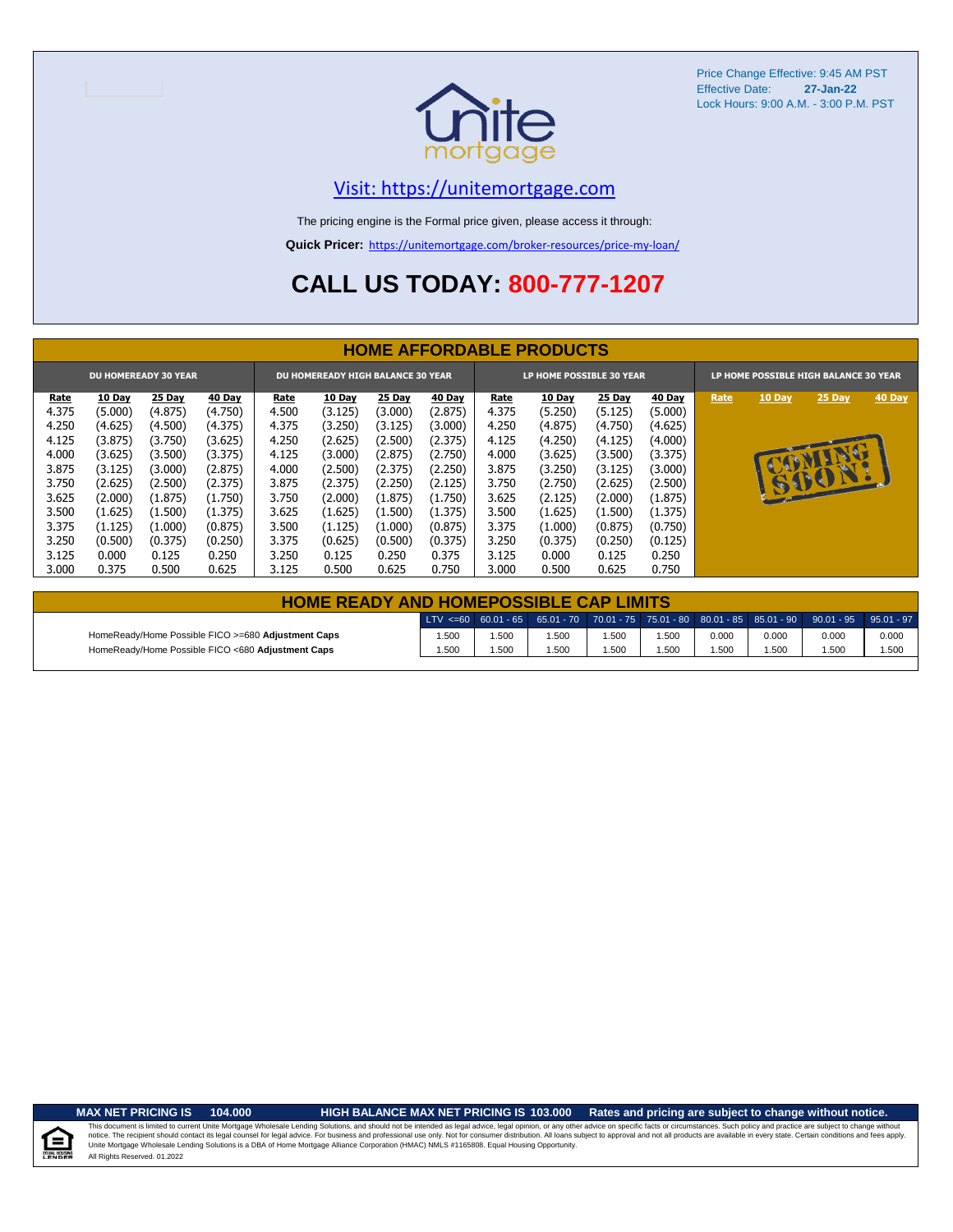

### [V](https://unitemortgage.com/)isit: https://unitemortgage.com

The pricing engine is the Formal price given, please access it through:

**Quick Pricer:** [https://un](https://unitemortgage.com/broker-resources/price-my-loan/)itemortgage.com/broker-resources/price-my-loan/

### **CALL US TODAY: 800-777-1207**

| <b>CONVENTIONAL PRICING ADJUSTMENTS</b>                                                |                                   |                                                   |              |              |              |                    |              |                                          |              |  |
|----------------------------------------------------------------------------------------|-----------------------------------|---------------------------------------------------|--------------|--------------|--------------|--------------------|--------------|------------------------------------------|--------------|--|
| Credit Score / LTV<br>Loan Terms > 15 years                                            | LTV < 60                          | $60.01 - 70$                                      | $70.01 - 75$ | $75.01 - 80$ | $80.01 - 85$ | $85.01 - 90$       | $90.01 - 95$ | $95.01 - 97$                             | >97.00%      |  |
| $740+$                                                                                 | 0.000                             | 0.250                                             | 0.250        | 0.500        | 0.250        | 0.250              | 0.250        | 0.750                                    | 0.750        |  |
| 720 - 739                                                                              | 0.000                             | 0.250                                             | 0.500        | 0.750        | 0.500        | 0.500              | 0.500        | 1.000                                    | 1.000        |  |
| 700 - 719                                                                              | 0.000                             | 0.500                                             | 1.000        | 1.250        | 1.000        | 1.000              | 1.000        | 1.500                                    | 1.500        |  |
| 680 - 699                                                                              | 0.000                             | 0.500                                             | 1.250        | 1.750        | 1.500        | 1.250              | 1.250        | 1.500                                    | 1.500        |  |
| 660 - 679                                                                              | 0.000                             | 1.000                                             | 2.250        | 2.750        | 2.750        | 2.250              | 2.250        | 2.250                                    | 2.250        |  |
| 640 - 659                                                                              | 0.500                             | 1.250                                             | 2.750        | 3.000        | 3.250        | 2.750              | 2.750        | 2.750                                    | 2.750        |  |
| 620-639                                                                                | 0.500                             | 1.500                                             | 3.000        | 3.000        | 3.250        | 3.250              | 3.250        | 3.500                                    | 3.500        |  |
| Cash Out (Ex. Student Loan Only) All Loan Terms. Cumulative with above adjust.         | $LTV \le 60$                      | $60.01 - 70$                                      | $70.01 - 75$ | $75.01 - 80$ |              |                    |              |                                          |              |  |
| $740+$                                                                                 | 0.375                             | 0.625                                             | 0.625        | 0.875        |              |                    |              |                                          |              |  |
| 720 - 739                                                                              | 0.375                             | 1.000                                             | 1.000        | 1.125        |              |                    |              |                                          |              |  |
| 700 - 719                                                                              | 0.375                             | 1.000                                             | 1.000        | 1.125        |              |                    |              |                                          |              |  |
| 680 - 699                                                                              | 0.375                             | 1.125                                             | 1.125        | 1.750        |              |                    |              |                                          |              |  |
| 660 - 679                                                                              | 0.625                             | 1.125                                             | 1.125        | 1.875        |              |                    |              |                                          |              |  |
| 640 - 659                                                                              | 0.625                             | 1.625                                             | 1.625        | 2.625        |              |                    |              |                                          |              |  |
| 620 - 639                                                                              | 0.625                             | 1.625                                             | 1.625        | 3.125        |              |                    |              |                                          |              |  |
| <b>Other Price Adjustments</b><br>All Loan Terms<br>Cumulative with above adjustments  | $LTV \le 60$                      | $60.01 - 65$                                      | $65.01 - 70$ | $70.01 - 75$ | $75.01 - 80$ | $80.01 - 85$       | $85.01 - 90$ | $90.01 - 95$                             | $95.01 - 97$ |  |
| High Balance Purchase and R/T Refinance                                                | 0.250                             | 0.250                                             | 0.250        | 0.250        | 0.250        | 0.250              | 0.250        | 0.250                                    | <b>NA</b>    |  |
| High Balance Cash-Out Refinance                                                        | 1.000                             | 1.000                                             | 1.000        | 1.000        | 1.000        | <b>NA</b>          | <b>NA</b>    | <b>NA</b>                                | <b>NA</b>    |  |
| High Balance ARMs (Adjustment Based on CLTV)                                           | 0.750                             | 0.750                                             | 0.750        | 0.750        | 1.500        | 1.500              | 1.500        | 1.500                                    | <b>NA</b>    |  |
| <b>ARMs</b>                                                                            | 0.000                             | 0.000                                             | 0.000        | 0.000        | 0.000        | 0.000              | 0.000        | 0.250                                    | <b>NA</b>    |  |
| HomeReady/Home Possible FICO >=680 Adjustment Caps                                     | 1.500                             | 1.500                                             | 1.500        | 1.500        | 1.500        | 0.000              | 0.000        | 0.000                                    | 0.000        |  |
| HomeReady/Home Possible FICO <680 Adjustment Caps                                      | 1.500                             | 1.500                                             | 1.500        | 1.500        | 1.500        | 1.500              | 1.500        | 1.500                                    | 1.500        |  |
| <b>Investment Properties</b>                                                           | 2.125                             | 2.125                                             | 2.125        | 2.125        | 3.375        | 4.125              | <b>NA</b>    | <b>NA</b>                                | <b>NA</b>    |  |
| Second Home                                                                            | 0.000                             | 0.000                                             | 0.000        | 0.000        | 0.000        | 0.000              | 0.250        | 5.000                                    | 5.000        |  |
| Manufactured home                                                                      | 0.500                             | 0.500                                             | 0.500        | 0.500        | 0.500        | 0.500              | 0.500        | 0.500                                    | 0.500        |  |
| 2-4 Unit Properties (3-4 unit max LTV is 75% (DU) and 80% (LP))                        | 1.000                             | 1.000                                             | 1.000        | 1.000        | 1.000        | 1.000              | <b>NA</b>    | <b>NA</b>                                | <b>NA</b>    |  |
| Condos - Loan Terms > 15Y (does not apply to Detached building types)                  | 0.000                             | 0.000                                             | 0.000        | 0.000        | 0.750        | 0.750              | 0.750        | 0.750                                    | 0.750        |  |
| Escrow Waiver (LTV >80% not available in NM, LTV >90% does not apply to HB Nationwide) | 0.000                             | 0.000                                             | 0.000        | 0.000        | 0.000        | 0.000              | 0.000        | 0.000                                    | <b>NA</b>    |  |
| UW Waiver Fee (ALL LTV) - based on loan size                                           |                                   |                                                   |              |              |              |                    |              |                                          |              |  |
|                                                                                        |                                   |                                                   |              |              |              |                    |              |                                          |              |  |
| <b>ALL SUBORDINATE FINANCING .375%</b>                                                 |                                   |                                                   |              |              |              |                    |              |                                          |              |  |
| <b>LTV Range</b><br><b>CLTV Range</b>                                                  |                                   | Credit Score < 720                                |              |              |              | Credit Score > 720 |              |                                          |              |  |
| $\leq 65.00\%$<br>$80.01\% - 95.00\%$                                                  |                                   | 0.500                                             |              |              |              | 0.250              |              |                                          |              |  |
| 65.01% - 75.00%<br>$80.01\% - 95.00\%$                                                 |                                   | 0.750                                             |              |              |              | 0.500              |              |                                          |              |  |
| 75.01% - 95.00%<br>$90.01\% - 95.00\%$                                                 |                                   | 1.000                                             |              |              |              | 0.750              |              |                                          |              |  |
| 75.01% - 90.00%<br>76.01% - 90.00%                                                     |                                   | 1.000                                             |              |              |              | 0.750              |              |                                          |              |  |
| $\leq 95.00\%$<br>95.01% - 97.00%                                                      |                                   | 1.500                                             |              |              |              | 1.500              |              |                                          |              |  |
|                                                                                        |                                   |                                                   |              |              |              |                    |              |                                          |              |  |
| <b>LOCK EXTENSIONS - RELOCKS - OTHER CHANGES</b>                                       |                                   |                                                   |              |              |              |                    |              |                                          |              |  |
|                                                                                        |                                   |                                                   |              |              |              |                    |              |                                          |              |  |
|                                                                                        |                                   | <b>Lock Extensions:</b>                           |              |              |              |                    |              |                                          |              |  |
| .03 / day<br>1-4 days                                                                  |                                   |                                                   |              |              |              |                    |              |                                          |              |  |
| 0.125<br>5 days                                                                        |                                   |                                                   |              |              |              |                    |              | 10 Day Lock Expires:                     | 02/06/22     |  |
| 0.187<br>7 days                                                                        |                                   |                                                   |              |              |              |                    |              | 25 Day Lock Expires:                     | 02/21/22     |  |
| 0.250<br>10 days                                                                       |                                   |                                                   |              |              |              |                    |              | 40 Day Lock Expires:                     | 03/08/22     |  |
| 0.375<br>15 days                                                                       |                                   |                                                   |              |              |              |                    |              |                                          |              |  |
| <b>Other Changes:</b><br><b>Relocks:</b>                                               |                                   |                                                   |              |              |              |                    |              |                                          |              |  |
| Worse Case pricing plus additional .250 hit<br>Loan Program                            |                                   | Worse Case if moving into different delivery type |              |              |              |                    |              |                                          |              |  |
| Rate Change                                                                            | Not subject to worse case pricing |                                                   |              |              |              |                    |              | Locks expiring on a non business day are |              |  |

Locks expiring on a non business day are good through the following business day.

|   |                              |         |                                                                                                                                                                                                                                                                                                                                                                                                                                                                                                                                                                                                                | APOR: | 15/20 YR.:   | $2.500\%$ | 1 YR CMT:   | 0.120% |
|---|------------------------------|---------|----------------------------------------------------------------------------------------------------------------------------------------------------------------------------------------------------------------------------------------------------------------------------------------------------------------------------------------------------------------------------------------------------------------------------------------------------------------------------------------------------------------------------------------------------------------------------------------------------------------|-------|--------------|-----------|-------------|--------|
|   | <b>MAX NET PRICING IS</b>    | 104.000 | Rates and prices are subject to change without notice.                                                                                                                                                                                                                                                                                                                                                                                                                                                                                                                                                         |       | $25/30$ YR.: | 2.960%    | 1 YR Libor: | 0.360% |
| E | All Rights Reserved, 01.2022 |         | This document is limited to current Unite Mortgage Wholesale Lending Solutions, and should not be intended as legal advice, legal opinion, or any other advice on specific facts or circumstances. Such policy and practice ar<br>notice. The recipient should contact its legal counsel for legal advice. For business and professional use only. Not for consumer distribution. All loans subject to approval and not all products are available in every stat<br>Unite Mortgage Wholesale Lending Solutions is a DBA of Home Mortgage Alliance Corporation (HMAC) NMLS #1165808. Equal Housing Opportunity. |       |              |           |             |        |